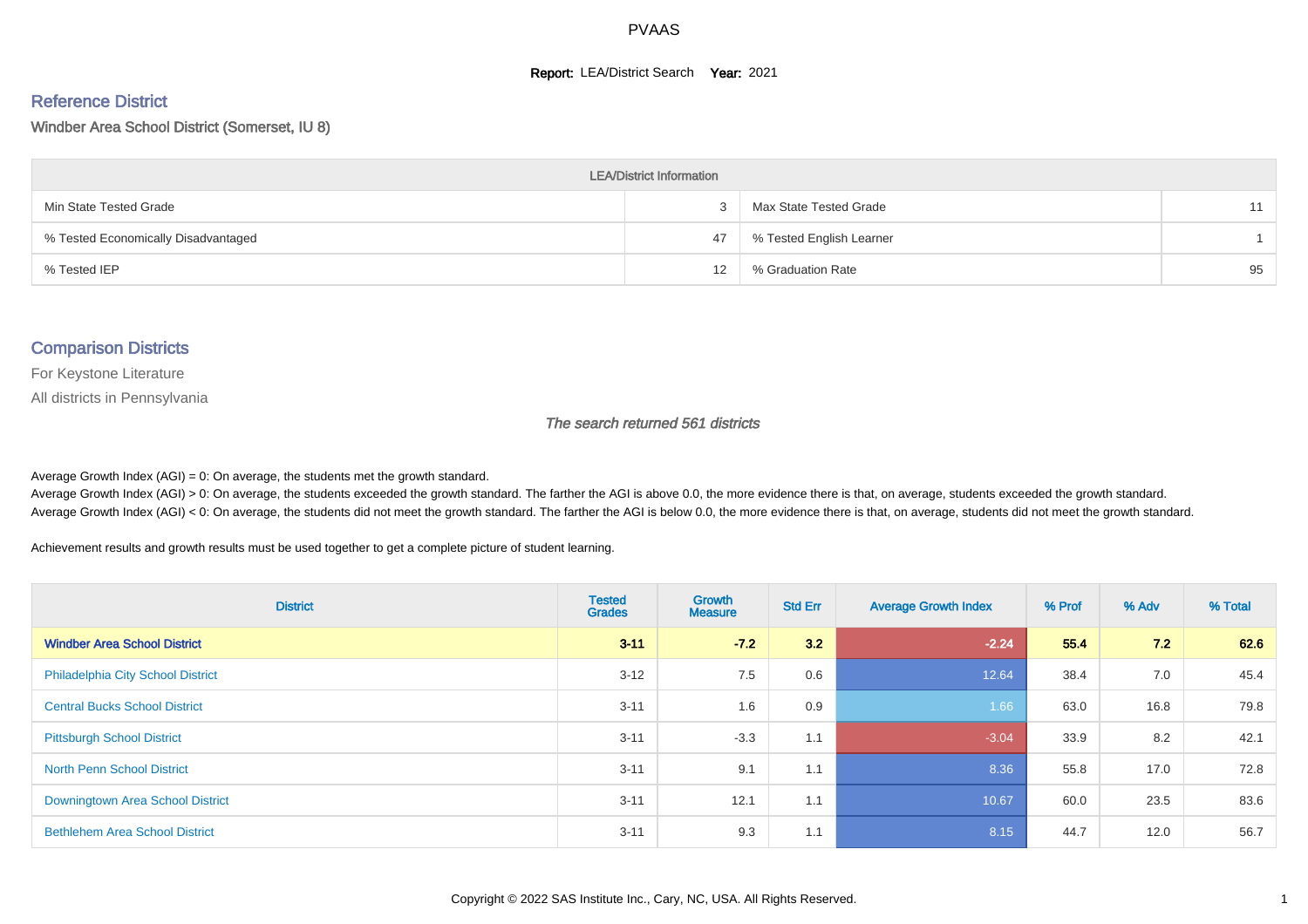| <b>District</b>                           | <b>Tested</b><br><b>Grades</b> | <b>Growth</b><br><b>Measure</b> | <b>Std Err</b> | <b>Average Growth Index</b> | % Prof | % Adv | % Total |
|-------------------------------------------|--------------------------------|---------------------------------|----------------|-----------------------------|--------|-------|---------|
| <b>Windber Area School District</b>       | $3 - 11$                       | $-7.2$                          | 3.2            | $-2.24$                     | 55.4   | 7.2   | 62.6    |
| <b>Council Rock School District</b>       | $3 - 11$                       | 8.9                             | 1.2            | 7.65                        | 62.8   | 16.6  | 79.4    |
| <b>West Chester Area School District</b>  | $3 - 11$                       | 12.6                            | 1.2            | 10.38                       | 66.8   | 20.2  | 87.0    |
| <b>Parkland School District</b>           | $3 - 11$                       | 5.3                             | 1.2            | 4.30                        | 58.0   | 22.3  | 80.4    |
| <b>Cumberland Valley School District</b>  | $3 - 12$                       | 18.5                            | 1.3            | 14.64                       | 60.7   | 23.4  | 84.1    |
| <b>East Penn School District</b>          | $3 - 11$                       | 4.1                             | 1.3            | 3.27                        | 55.8   | 11.5  | 67.3    |
| <b>Lower Merion School District</b>       | $3 - 11$                       | 19.0                            | 1.3            | 14.93                       | 55.6   | 29.9  | 85.5    |
| <b>North Allegheny School District</b>    | $3 - 11$                       | 17.4                            | 1.3            | 13.52                       | 59.5   | 28.1  | 87.6    |
| <b>Central Dauphin School District</b>    | $3 - 11$                       | 4.4                             | 1.3            | 3.32                        | 53.3   | 7.4   | 60.7    |
| <b>Chambersburg Area School District</b>  | $3 - 11$                       | $-9.5$                          | 1.3            | $-7.20$                     | 42.7   | 8.6   | 51.4    |
| <b>Neshaminy School District</b>          | $3 - 11$                       | 4.0                             | 1.3            | 3.02                        | 58.7   | 9.5   | 68.2    |
| <b>Spring-Ford Area School District</b>   | $3 - 11$                       | $6.0\,$                         | 1.3            | 4.46                        | 60.8   | 16.5  | 77.4    |
| <b>Allentown City School District</b>     | $3 - 12$                       | 5.3                             | 1.4            | 3.88                        | 25.3   | 2.7   | 28.0    |
| <b>Reading School District</b>            | $3 - 11$                       | 10.1                            | 1.4            | 7.25                        | 24.7   | 2.4   | 27.2    |
| <b>West Shore School District</b>         | $3 - 12$                       | $5.0\,$                         | 1.4            | 3.59                        | 54.2   | 9.4   | 63.6    |
| <b>Seneca Valley School District</b>      | $3 - 11$                       | $-1.4$                          | 1.4            | $-0.99$                     | 57.2   | 11.4  | 68.6    |
| <b>Hazleton Area School District</b>      | $3 - 11$                       | 9.6                             | 1.4            | 6.77                        | 45.0   | 7.8   | 52.9    |
| <b>Easton Area School District</b>        | $3 - 12$                       | $-4.1$                          | 1.4            | $-2.91$                     | 39.9   | 4.0   | 43.9    |
| <b>Hempfield School District</b>          | $3 - 11$                       | 0.1                             | 1.4            | 0.08                        | 58.2   | 9.9   | 68.2    |
| <b>State College Area School District</b> | $3 - 11$                       | 20.5                            | 1.4            | 14.33                       | 58.0   | 25.9  | 84.0    |
| <b>Pennridge School District</b>          | $3 - 10$                       | $-16.8$                         | 1.4            | $-11.59$                    | 46.8   | 8.0   | 54.9    |
| <b>Lancaster School District</b>          | $3 - 12$                       | $-15.8$                         | 1.5            | $-10.90$                    | 14.6   | 2.3   | 16.9    |
| Mt Lebanon School District                | $3 - 11$                       | $-1.0$                          | 1.5            | $-0.70$                     | 61.9   | 24.0  | 85.9    |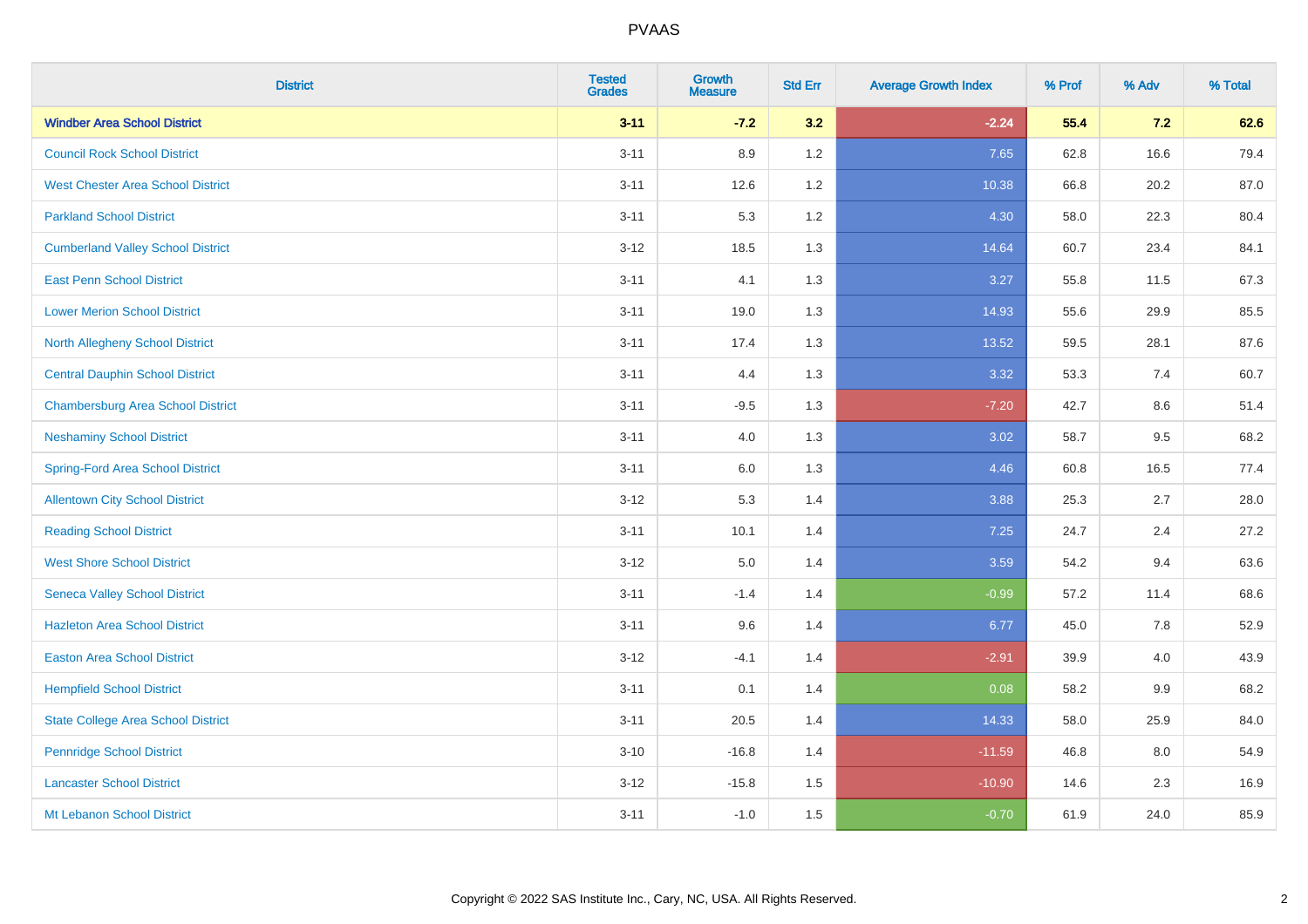| <b>District</b>                           | <b>Tested</b><br><b>Grades</b> | <b>Growth</b><br><b>Measure</b> | <b>Std Err</b> | <b>Average Growth Index</b> | % Prof | % Adv | % Total |
|-------------------------------------------|--------------------------------|---------------------------------|----------------|-----------------------------|--------|-------|---------|
| <b>Windber Area School District</b>       | $3 - 11$                       | $-7.2$                          | 3.2            | $-2.24$                     | 55.4   | 7.2   | 62.6    |
| Pocono Mountain School District           | $3 - 12$                       | 6.8                             | 1.5            | 4.62                        | 45.8   | 5.0   | 50.7    |
| <b>Pennsbury School District</b>          | $3 - 11$                       | 11.7                            | 1.5            | 7.90                        | 60.1   | 21.3  | 81.3    |
| <b>Boyertown Area School District</b>     | $3 - 11$                       | $-4.7$                          | 1.5            | $-3.17$                     | 55.2   | 11.3  | 66.5    |
| <b>Wilson School District</b>             | $3 - 12$                       | 8.8                             | 1.5            | 5.96                        | 52.6   | 14.6  | 67.2    |
| <b>Upper Darby School District</b>        | $3-12$                         | 6.9                             | 1.5            | 4.62                        | 45.0   | 6.7   | 51.7    |
| <b>Souderton Area School District</b>     | $3 - 11$                       | 12.4                            | 1.5            | 8.28                        | 61.7   | 15.2  | 76.9    |
| <b>Millcreek Township School District</b> | $3 - 11$                       | 3.1                             | 1.5            | 2.06                        | 55.6   | 14.2  | 69.7    |
| <b>Haverford Township School District</b> | $3 - 11$                       | 8.0                             | 1.5            | 5.27                        | 53.0   | 25.5  | 78.6    |
| <b>Dallastown Area School District</b>    | $3 - 11$                       | 13.5                            | 1.5            | 8.84                        | 56.0   | 17.9  | 73.8    |
| Pennsylvania Cyber Charter School         | $3 - 11$                       | 11.6                            | 1.5            | 7.54                        | 46.3   | 5.0   | 51.3    |
| <b>Butler Area School District</b>        | $3 - 11$                       | $-6.5$                          | 1.5            | $-4.26$                     | 42.5   | 9.4   | 51.9    |
| <b>Erie City School District</b>          | $3 - 12$                       | $-14.5$                         | 1.6            | $-9.26$                     | 25.4   | 3.0   | 28.4    |
| East Stroudsburg Area School District     | $3 - 11$                       | 0.1                             | 1.6            | 0.05                        | 45.8   | 7.8   | 53.6    |
| <b>Hempfield Area School District</b>     | $3-12$                         | 4.6                             | 1.6            | 2.86                        | 53.5   | 20.1  | 73.6    |
| <b>Perkiomen Valley School District</b>   | $3 - 11$                       | $-3.5$                          | 1.6            | $-2.18$                     | 53.8   | 13.4  | 67.2    |
| Northampton Area School District          | $3 - 11$                       | 4.0                             | 1.6            | 2.51                        | 52.3   | 10.8  | 63.1    |
| <b>Norristown Area School District</b>    | $3-12$                         | $-12.8$                         | 1.6            | $-7.98$                     | 23.5   | 2.3   | 25.7    |
| <b>Avon Grove School District</b>         | $3 - 10$                       | 10.0                            | 1.6            | 6.26                        | 56.3   | 18.6  | 74.9    |
| <b>Manheim Township School District</b>   | $3-12$                         | $-0.9$                          | 1.6            | $-0.58$                     | 53.2   | 15.5  | 68.7    |
| <b>Owen J Roberts School District</b>     | $3 - 11$                       | $-12.3$                         | 1.6            | $-7.61$                     | 57.0   | 11.9  | 69.0    |
| <b>Penn Manor School District</b>         | $3 - 11$                       | $-0.4$                          | 1.6            | $-0.25$                     | 51.9   | 12.6  | 64.5    |
| <b>Canon-Mcmillan School District</b>     | $3 - 11$                       | $-0.8$                          | 1.6            | $-0.50$                     | 58.7   | 15.9  | 74.6    |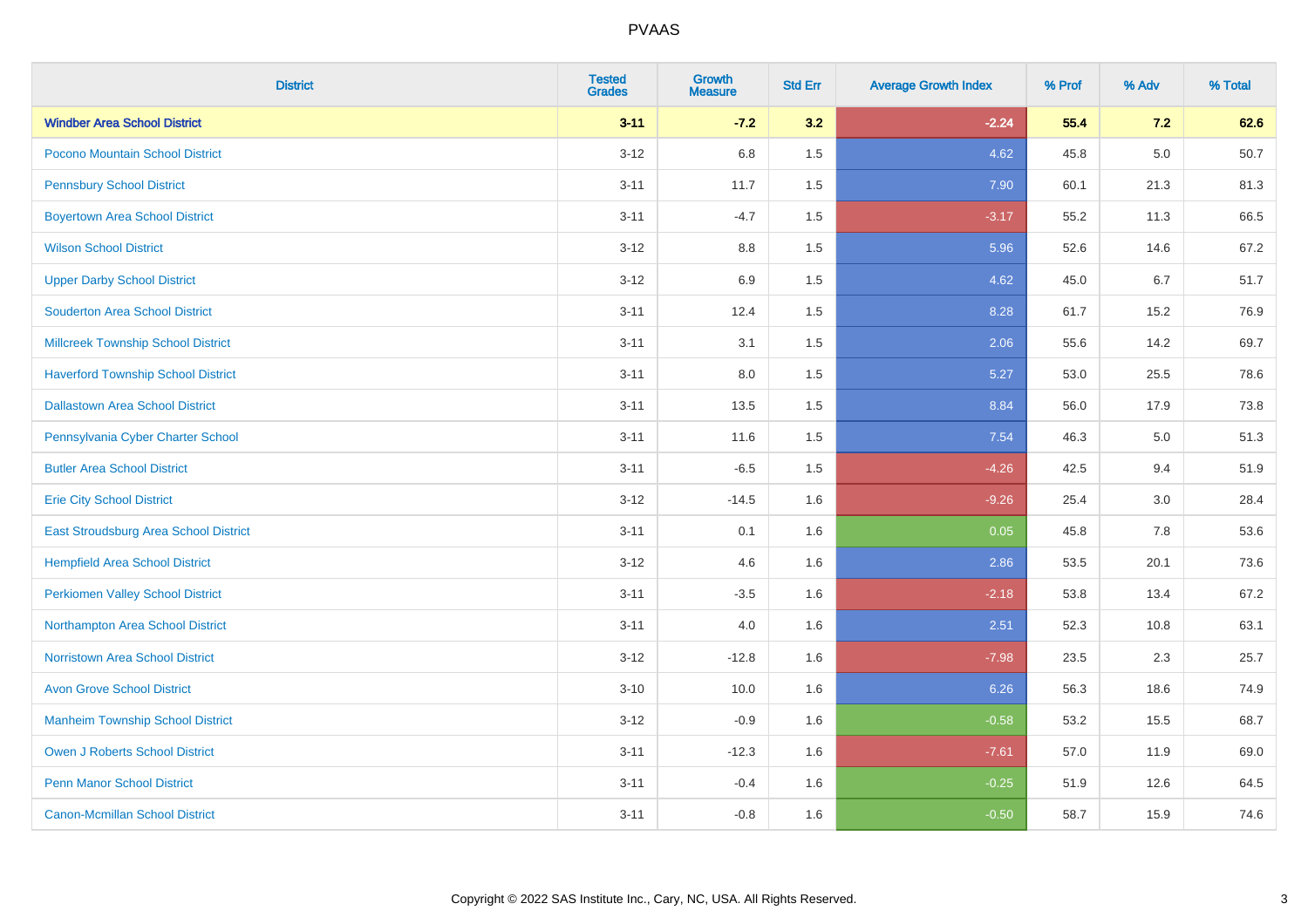| <b>District</b>                             | <b>Tested</b><br><b>Grades</b> | <b>Growth</b><br><b>Measure</b> | <b>Std Err</b> | <b>Average Growth Index</b> | % Prof | % Adv   | % Total |
|---------------------------------------------|--------------------------------|---------------------------------|----------------|-----------------------------|--------|---------|---------|
| <b>Windber Area School District</b>         | $3 - 11$                       | $-7.2$                          | 3.2            | $-2.24$                     | 55.4   | 7.2     | 62.6    |
| <b>Bensalem Township School District</b>    | $3 - 11$                       | 1.6                             | 1.6            | 0.98                        | 38.8   | $8.3\,$ | 47.1    |
| Altoona Area School District                | $3 - 12$                       | 3.3                             | 1.6            | 1.99                        | 47.7   | 8.2     | 55.9    |
| <b>Quakertown Community School District</b> | $3 - 12$                       | $-4.4$                          | 1.6            | $-2.70$                     | 56.5   | 10.0    | 66.6    |
| <b>Cornwall-Lebanon School District</b>     | $3 - 11$                       | 8.3                             | 1.6            | 5.08                        | 47.2   | 8.4     | 55.6    |
| <b>Ridley School District</b>               | $3 - 12$                       | 10.0                            | 1.6            | 6.10                        | 45.6   | 8.2     | 53.8    |
| <b>Mifflin County School District</b>       | $3 - 11$                       | 9.1                             | 1.7            | 5.49                        | 47.1   | 6.7     | 53.8    |
| <b>Nazareth Area School District</b>        | $3 - 11$                       | $-4.7$                          | 1.7            | $-2.82$                     | 59.2   | 9.9     | 69.0    |
| <b>Garnet Valley School District</b>        | $3 - 10$                       | 10.9                            | 1.7            | 6.53                        | 67.1   | 19.0    | 86.1    |
| <b>Centennial School District</b>           | $3 - 10$                       | 7.1                             | 1.7            | 4.29                        | 50.1   | 8.7     | 58.9    |
| <b>Coatesville Area School District</b>     | $3 - 11$                       | $-4.4$                          | 1.7            | $-2.62$                     | 36.3   | 4.2     | 40.5    |
| <b>Penn-Trafford School District</b>        | $3 - 11$                       | 13.4                            | 1.7            | 7.87                        | 62.3   | 21.9    | 84.2    |
| <b>Armstrong School District</b>            | $3 - 11$                       | 2.6                             | 1.7            | 1.53                        | 51.5   | 6.1     | 57.6    |
| <b>Colonial School District</b>             | $3 - 11$                       | 14.0                            | 1.7            | 8.21                        | 60.2   | 19.6    | 79.8    |
| <b>Central York School District</b>         | $3-12$                         | 12.3                            | 1.7            | $7.20$                      | 55.5   | 11.5    | 67.0    |
| <b>York Co School Of Technology</b>         | $9 - 12$                       | $-3.8$                          | 1.7            | $-2.22$                     | 39.1   | 5.6     | 44.7    |
| <b>Hatboro-Horsham School District</b>      | $3 - 11$                       | $-12.8$                         | 1.7            | $-7.47$                     | 45.6   | 7.2     | 52.8    |
| <b>Methacton School District</b>            | $3 - 11$                       | 2.5                             | 1.7            | 1.43                        | 62.5   | 16.4    | 79.0    |
| <b>Springfield School District</b>          | $3 - 11$                       | 13.8                            | 1.7            | 7.99                        | 60.9   | 21.5    | 82.4    |
| <b>Norwin School District</b>               | $3 - 11$                       | 18.0                            | 1.7            | 10.37                       | 58.5   | 27.0    | 85.4    |
| <b>Upper Saint Clair School District</b>    | $3 - 11$                       | 18.5                            | 1.7            | 10.65                       | 61.8   | 30.1    | 91.9    |
| <b>Governor Mifflin School District</b>     | $3 - 11$                       | 4.1                             | 1.8            | 2.33                        | 42.5   | $7.2\,$ | 49.7    |
| <b>Bethel Park School District</b>          | $3 - 11$                       | 5.6                             | 1.8            | 3.18                        | 65.3   | 18.6    | 83.9    |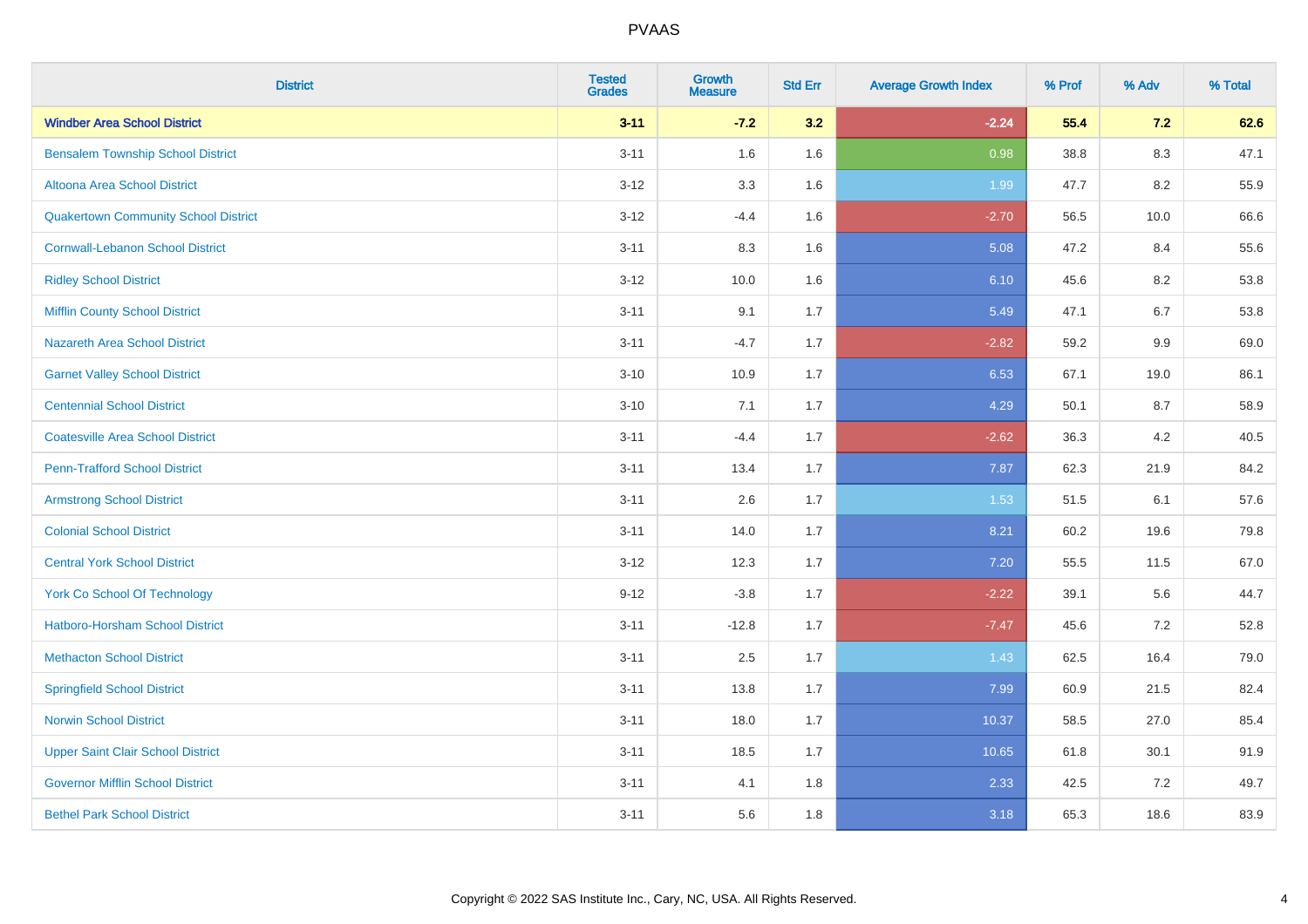| <b>District</b>                                    | <b>Tested</b><br><b>Grades</b> | <b>Growth</b><br><b>Measure</b> | <b>Std Err</b> | <b>Average Growth Index</b> | % Prof | % Adv | % Total |
|----------------------------------------------------|--------------------------------|---------------------------------|----------------|-----------------------------|--------|-------|---------|
| <b>Windber Area School District</b>                | $3 - 11$                       | $-7.2$                          | 3.2            | $-2.24$                     | 55.4   | 7.2   | 62.6    |
| <b>Whitehall-Coplay School District</b>            | $3 - 11$                       | 6.1                             | 1.8            | 3.45                        | 49.3   | 7.4   | 56.6    |
| <b>Warren County School District</b>               | $3 - 11$                       | $-0.1$                          | 1.8            | $-0.06$                     | 37.2   | 5.3   | 42.6    |
| <b>Williamsport Area School District</b>           | $3 - 11$                       | 1.9                             | 1.8            | 1.04                        | 44.1   | 12.8  | 56.9    |
| Mechanicsburg Area School District                 | $3 - 11$                       | 5.9                             | 1.8            | 3.29                        | 57.2   | 13.7  | 70.9    |
| <b>Ephrata Area School District</b>                | $3 - 11$                       | 5.6                             | 1.8            | 3.12                        | 54.7   | 9.5   | 64.2    |
| <b>Upper Dublin School District</b>                | $3-12$                         | 15.4                            | 1.8            | 8.53                        | 60.8   | 24.8  | 85.6    |
| <b>Delaware Valley School District</b>             | $3 - 11$                       | 12.6                            | 1.8            | 6.93                        | 55.2   | 16.2  | 71.4    |
| <b>Pine-Richland School District</b>               | $3 - 11$                       | 11.5                            | 1.8            | 6.31                        | 60.6   | 24.4  | 85.0    |
| <b>Wissahickon School District</b>                 | $3 - 10$                       | 12.5                            | 1.8            | 6.85                        | 58.3   | 22.4  | 80.7    |
| <b>Peters Township School District</b>             | $3 - 11$                       | 5.0                             | 1.8            | 2.76                        | 59.8   | 26.1  | 85.9    |
| <b>Kennett Consolidated School District</b>        | $3 - 11$                       | 4.8                             | 1.8            | 2.61                        | 52.5   | 10.7  | 63.2    |
| Fox Chapel Area School District                    | $3 - 11$                       | 9.8                             | 1.8            | 5.36                        | 56.6   | 28.6  | 85.2    |
| <b>North Hills School District</b>                 | $3 - 11$                       | $-1.8$                          | 1.8            | $-0.96$                     | 59.1   | 14.1  | 73.2    |
| <b>Conestoga Valley School District</b>            | $3 - 11$                       | 8.7                             | 1.8            | 4.69                        | 60.3   | 13.5  | 73.8    |
| <b>Elizabethtown Area School District</b>          | $3 - 12$                       | $-0.9$                          | 1.9            | $-0.47$                     | 50.0   | 11.2  | 61.2    |
| <b>Shaler Area School District</b>                 | $3 - 11$                       | $-0.8$                          | 1.9            | $-0.43$                     | 49.1   | 9.6   | 58.7    |
| <b>Commonwealth Charter Academy Charter School</b> | $3 - 10$                       | 9.1                             | 1.9            | 4.90                        | 47.2   | 9.1   | 56.3    |
| <b>Warwick School District</b>                     | $3 - 11$                       | 5.2                             | 1.9            | 2.76                        | 46.4   | 17.0  | 63.3    |
| <b>South Western School District</b>               | $3-12$                         | 3.9                             | 1.9            | 2.08                        | 60.2   | 8.1   | 68.3    |
| <b>Great Valley School District</b>                | $3 - 11$                       | 15.0                            | 1.9            | 7.98                        | 50.0   | 35.0  | 85.0    |
| Palmyra Area School District                       | $3 - 11$                       | 5.6                             | 1.9            | 2.96                        | 56.4   | 15.6  | 72.0    |
| <b>Carlisle Area School District</b>               | $3 - 11$                       | $-5.3$                          | 1.9            | $-2.81$                     | 54.0   | 6.3   | 60.3    |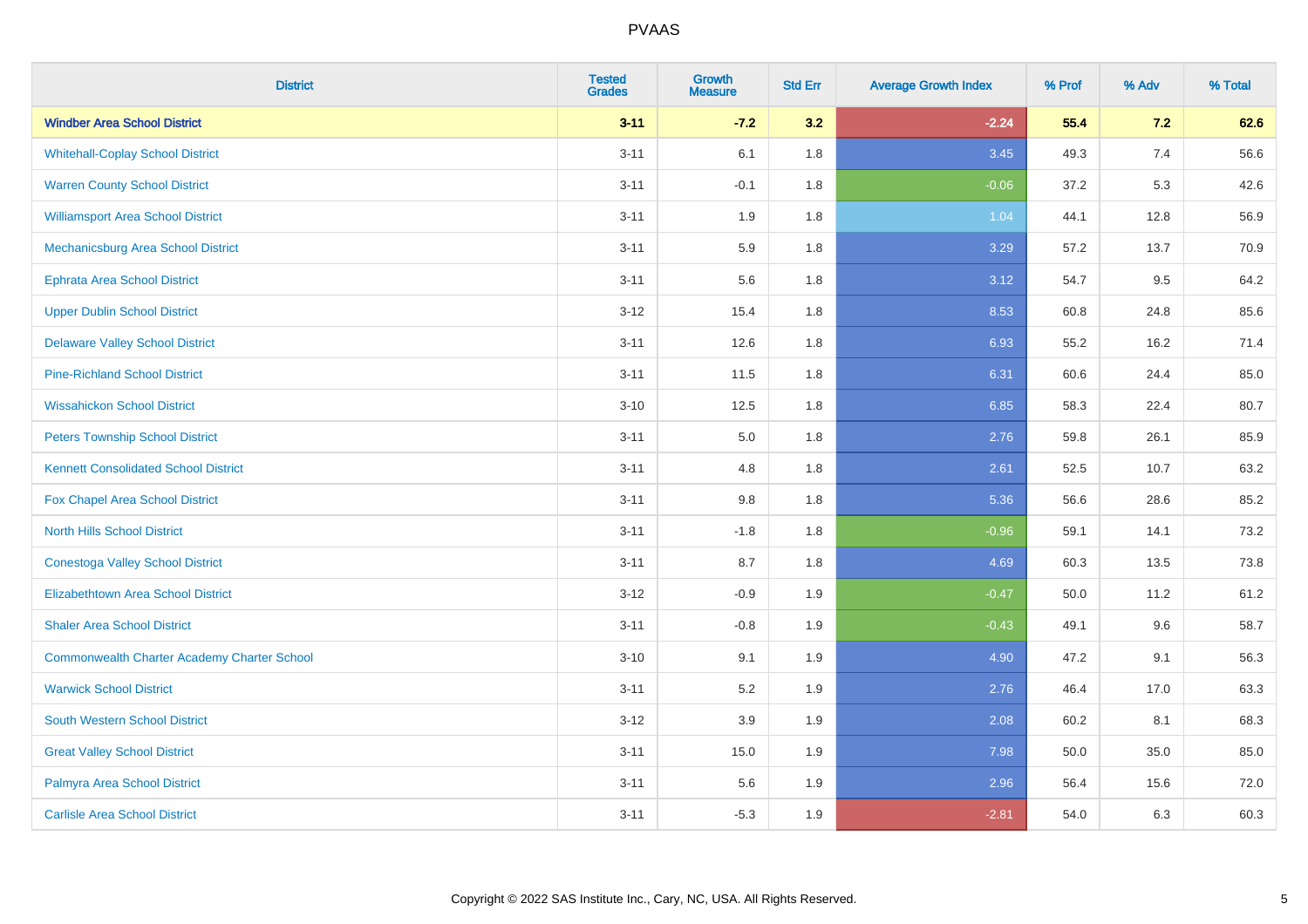| <b>District</b>                          | <b>Tested</b><br><b>Grades</b> | Growth<br><b>Measure</b> | <b>Std Err</b> | <b>Average Growth Index</b> | % Prof | % Adv   | % Total |
|------------------------------------------|--------------------------------|--------------------------|----------------|-----------------------------|--------|---------|---------|
| <b>Windber Area School District</b>      | $3 - 11$                       | $-7.2$                   | 3.2            | $-2.24$                     | 55.4   | 7.2     | 62.6    |
| <b>Waynesboro Area School District</b>   | $3 - 12$                       | $-6.1$                   | 1.9            | $-3.20$                     | 50.0   | $6.8\,$ | 56.8    |
| <b>Baldwin-Whitehall School District</b> | $3 - 11$                       | 1.8                      | 1.9            | 0.94                        | 58.6   | 8.6     | 67.1    |
| <b>Muhlenberg School District</b>        | $3 - 10$                       | $4.0\,$                  | 1.9            | 2.10                        | 34.2   | 2.6     | 36.8    |
| <b>Oxford Area School District</b>       | $3 - 11$                       | $-4.3$                   | 1.9            | $-2.26$                     | 41.3   | 8.0     | 49.3    |
| <b>Abington School District</b>          | $3 - 10$                       | $-11.5$                  | 1.9            | $-6.00$                     | 56.2   | 11.6    | 67.8    |
| <b>Exeter Township School District</b>   | $3 - 11$                       | $-10.4$                  | 1.9            | $-5.44$                     | 50.6   | 2.7     | 53.3    |
| <b>Stroudsburg Area School District</b>  | $3 - 11$                       | $5.5\,$                  | 1.9            | 2.88                        | 48.1   | 4.2     | 52.3    |
| <b>Lebanon School District</b>           | $3 - 11$                       | $-1.6$                   | 1.9            | $-0.80$                     | 24.4   | 2.6     | 27.0    |
| <b>Franklin Regional School District</b> | $3 - 11$                       | 2.0                      | 1.9            | 1.02                        | 66.7   | 15.5    | 82.1    |
| <b>Penn-Delco School District</b>        | $3 - 11$                       | $-6.8$                   | 1.9            | $-3.51$                     | 46.6   | 3.2     | 49.8    |
| <b>Moon Area School District</b>         | $3 - 11$                       | 8.2                      | 1.9            | 4.25                        | 58.7   | 18.5    | 77.2    |
| <b>Shippensburg Area School District</b> | $3 - 11$                       | 9.3                      | 1.9            | 4.84                        | 53.1   | 10.2    | 63.3    |
| <b>Greater Latrobe School District</b>   | $3 - 11$                       | 0.6                      | 1.9            | 0.31                        | 55.5   | 14.1    | 69.5    |
| <b>Lower Dauphin School District</b>     | $3 - 11$                       | 0.6                      | 1.9            | 0.33                        | 49.2   | 12.6    | 61.8    |
| South Fayette Township School District   | $3 - 11$                       | 1.7                      | 2.0            | 0.88                        | 61.0   | 26.5    | 87.6    |
| Northern York County School District     | $3 - 11$                       | 15.6                     | 2.0            | 7.98                        | 57.4   | 11.5    | 68.8    |
| Northeastern York School District        | $3 - 11$                       | 5.9                      | 2.0            | 3.03                        | 51.1   | 16.6    | 67.6    |
| <b>Bristol Township School District</b>  | $3 - 11$                       | $-13.9$                  | 2.0            | $-7.05$                     | 31.0   | 3.7     | 34.7    |
| Daniel Boone Area School District        | $3 - 12$                       | 5.7                      | 2.0            | 2.88                        | 51.0   | 11.5    | 62.6    |
| <b>Solanco School District</b>           | $3 - 11$                       | $-11.0$                  | 2.0            | $-5.55$                     | 41.6   | 4.5     | 46.1    |
| Lampeter-Strasburg School District       | $3 - 12$                       | $-8.6$                   | 2.0            | $-4.33$                     | 55.1   | $9.8\,$ | 64.8    |
| <b>Bangor Area School District</b>       | $3 - 12$                       | $-0.9$                   | 2.0            | $-0.43$                     | 44.3   | 4.7     | 49.0    |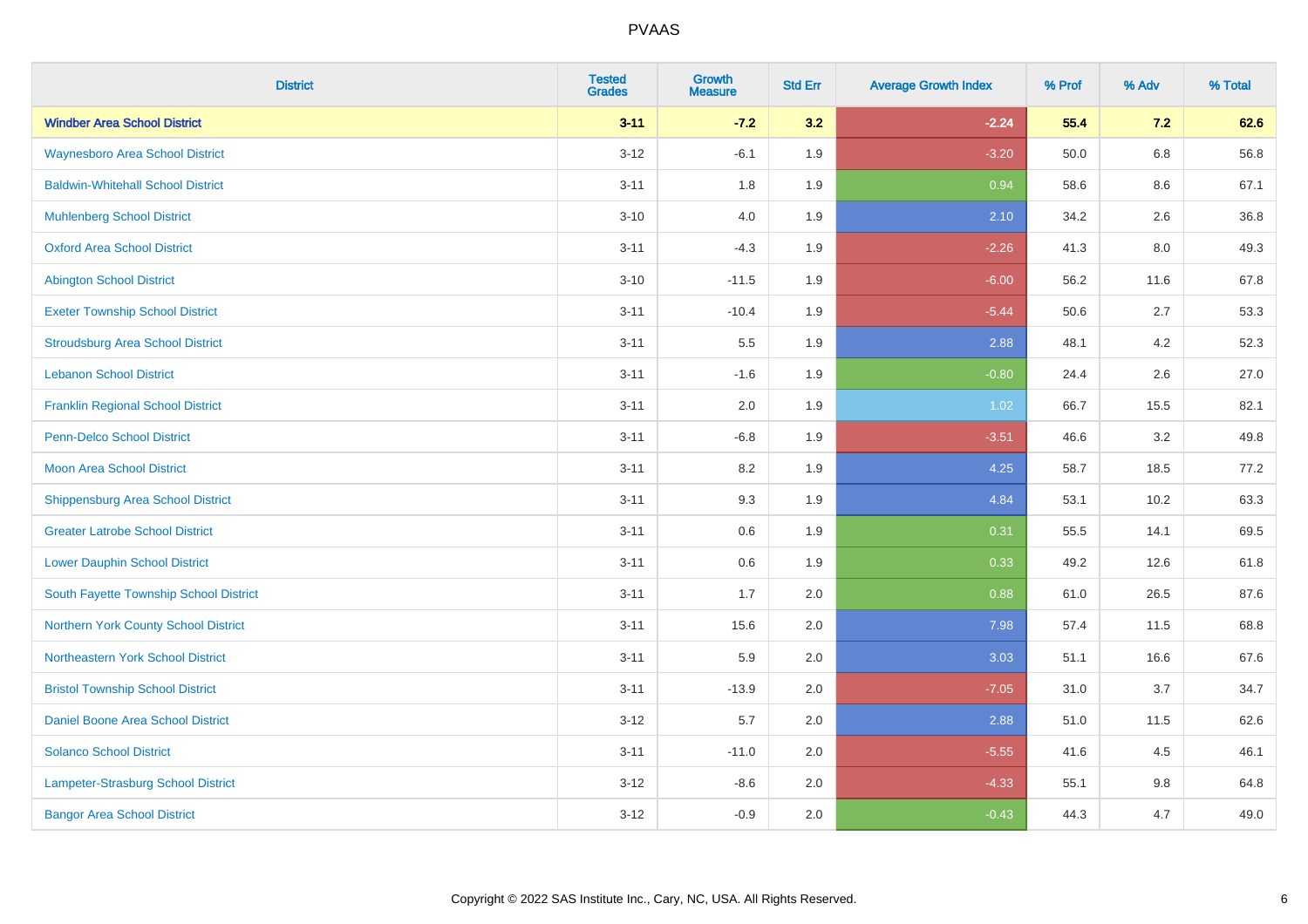| <b>District</b>                             | <b>Tested</b><br><b>Grades</b> | Growth<br><b>Measure</b> | <b>Std Err</b> | <b>Average Growth Index</b> | % Prof | % Adv | % Total |
|---------------------------------------------|--------------------------------|--------------------------|----------------|-----------------------------|--------|-------|---------|
| <b>Windber Area School District</b>         | $3 - 11$                       | $-7.2$                   | 3.2            | $-2.24$                     | 55.4   | 7.2   | 62.6    |
| <b>Conewago Valley School District</b>      | $3 - 12$                       | $-0.9$                   | 2.0            | $-0.45$                     | 51.7   | 9.6   | 61.3    |
| <b>Pleasant Valley School District</b>      | $3 - 11$                       | 3.1                      | 2.0            | 1.57                        | 57.2   | 5.5   | 62.8    |
| <b>Kiski Area School District</b>           | $3 - 11$                       | $-3.7$                   | 2.0            | $-1.86$                     | 57.4   | 10.4  | 67.8    |
| <b>Connellsville Area School District</b>   | $3 - 11$                       | 6.1                      | 2.0            | 3.05                        | 45.4   | 7.8   | 53.2    |
| <b>Trinity Area School District</b>         | $3 - 11$                       | $-5.4$                   | 2.0            | $-2.71$                     | 48.3   | 11.8  | 60.1    |
| <b>Upper Merion Area School District</b>    | $3 - 11$                       | 15.3                     | 2.0            | 7.62                        | 59.3   | 19.3  | 78.6    |
| <b>Derry Township School District</b>       | $3 - 10$                       | 12.8                     | 2.0            | 6.39                        | 54.8   | 25.8  | 80.6    |
| <b>Chartiers Valley School District</b>     | $3 - 11$                       | $-1.7$                   | 2.0            | $-0.81$                     | 54.7   | 8.4   | 63.1    |
| <b>Dubois Area School District</b>          | $3 - 11$                       | $-6.2$                   | 2.0            | $-3.07$                     | 50.9   | 13.4  | 64.3    |
| <b>Pottsgrove School District</b>           | $3 - 11$                       | 2.8                      | 2.0            | 1.35                        | 44.0   | 10.0  | 53.9    |
| <b>Cocalico School District</b>             | $3 - 11$                       | 10.6                     | 2.0            | 5.18                        | 50.8   | 14.1  | 64.8    |
| <b>Keystone Central School District</b>     | $3 - 11$                       | $-5.1$                   | 2.0            | $-2.46$                     | 44.7   | 4.6   | 49.4    |
| <b>Dover Area School District</b>           | $3-12$                         | 6.0                      | 2.1            | 2.94                        | 52.2   | 6.0   | 58.2    |
| <b>Upper Perkiomen School District</b>      | $3 - 11$                       | 22.1                     | 2.1            | 10.74                       | 57.7   | 13.2  | 70.9    |
| <b>York Suburban School District</b>        | $3 - 11$                       | 10.1                     | 2.1            | 4.91                        | 53.5   | 27.8  | 81.3    |
| <b>Mars Area School District</b>            | $3 - 10$                       | 5.7                      | 2.1            | 2.75                        | 57.9   | 18.2  | 76.1    |
| Southern York County School District        | $3 - 11$                       | 14.2                     | 2.1            | 6.91                        | 55.1   | 18.1  | 73.1    |
| <b>Cheltenham School District</b>           | $3 - 11$                       | $-1.4$                   | 2.1            | $-0.67$                     | 46.1   | 10.0  | 56.1    |
| <b>West Allegheny School District</b>       | $3-12$                         | 4.0                      | 2.1            | 1.96                        | 63.1   | 15.7  | 78.8    |
| <b>Hollidaysburg Area School District</b>   | $3 - 11$                       | 6.0                      | 2.1            | 2.88                        | 57.1   | 12.3  | 69.4    |
| <b>Radnor Township School District</b>      | $3 - 12$                       | 1.0                      | 2.1            | 0.50                        | 65.0   | 23.2  | 88.2    |
| <b>West Jefferson Hills School District</b> | $3 - 11$                       | 1.8                      | 2.1            | 0.88                        | 55.7   | 20.8  | 76.4    |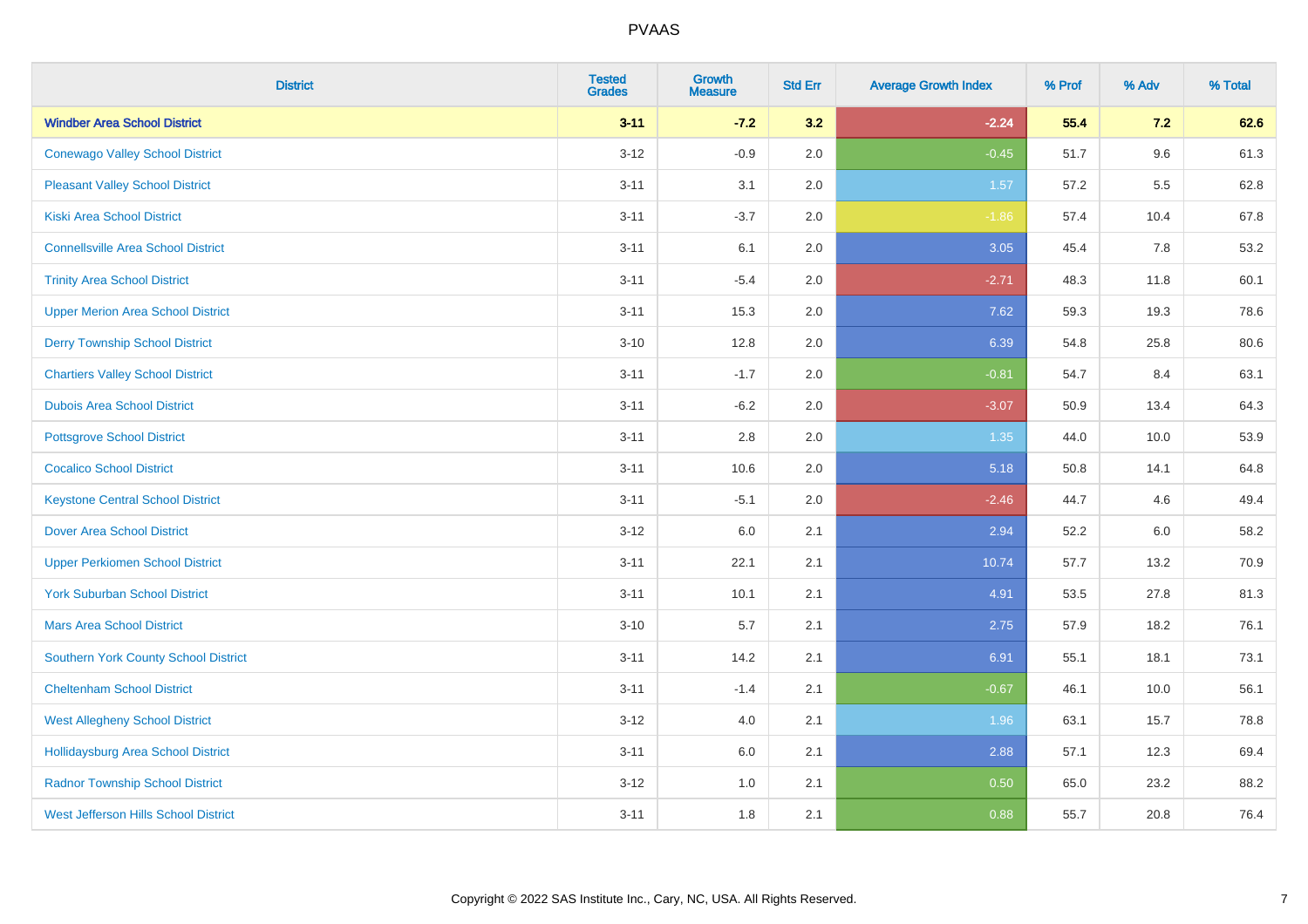| <b>District</b>                                 | <b>Tested</b><br><b>Grades</b> | <b>Growth</b><br><b>Measure</b> | <b>Std Err</b> | <b>Average Growth Index</b> | % Prof | % Adv   | % Total |
|-------------------------------------------------|--------------------------------|---------------------------------|----------------|-----------------------------|--------|---------|---------|
| <b>Windber Area School District</b>             | $3 - 11$                       | $-7.2$                          | 3.2            | $-2.24$                     | 55.4   | 7.2     | 62.6    |
| <b>Montour School District</b>                  | $3 - 11$                       | $-1.8$                          | 2.1            | $-0.88$                     | 61.4   | 15.1    | 76.5    |
| <b>William Penn School District</b>             | $3-12$                         | 8.3                             | 2.1            | 3.99                        | 35.6   | $3.0\,$ | 38.7    |
| Phoenixville Area School District               | $3 - 11$                       | $-1.7$                          | 2.1            | $-0.83$                     | 59.9   | 10.6    | 70.5    |
| <b>Spring Grove Area School District</b>        | $3 - 11$                       | 5.6                             | 2.1            | 2.68                        | 55.1   | 15.0    | 70.1    |
| <b>Gettysburg Area School District</b>          | $3 - 11$                       | $-4.0$                          | 2.1            | $-1.89$                     | 45.3   | 14.0    | 59.3    |
| <b>Manheim Central School District</b>          | $3 - 11$                       | 2.1                             | 2.1            | 1.01                        | 53.2   | 11.6    | 64.8    |
| <b>Interboro School District</b>                | $3 - 12$                       | $-7.3$                          | 2.1            | $-3.43$                     | 46.6   | 4.8     | 51.4    |
| <b>York City School District</b>                | $3-12$                         | $-28.9$                         | 2.1            | $-13.59$                    | 6.0    | $0.3\,$ | 6.2     |
| <b>Harrisburg City School District</b>          | $3 - 11$                       | $-0.4$                          | 2.1            | $-0.19$                     | 15.1   | 0.4     | 15.5    |
| <b>Twin Valley School District</b>              | $3-12$                         | $-3.6$                          | 2.1            | $-1.69$                     | 49.6   | 7.1     | 56.8    |
| Juniata County School District                  | $3-12$                         | $-4.9$                          | 2.1            | $-2.26$                     | 38.5   | 2.9     | 41.4    |
| <b>Hampton Township School District</b>         | $3 - 11$                       | 5.1                             | 2.2            | 2.35                        | 54.0   | 28.2    | 82.2    |
| <b>Fleetwood Area School District</b>           | $3 - 10$                       | 12.2                            | 2.2            | 5.68                        | 53.5   | 11.6    | 65.2    |
| Pennsylvania Leadership Charter School          | $3 - 11$                       | 4.6                             | 2.2            | 2.13                        | 55.4   | 11.2    | 66.7    |
| <b>Abington Heights School District</b>         | $3 - 11$                       | 13.5                            | 2.2            | 6.27                        | 58.3   | 16.2    | 74.5    |
| <b>Crawford Central School District</b>         | $3 - 11$                       | $-4.7$                          | 2.2            | $-2.15$                     | 40.6   | 10.5    | 51.1    |
| <b>Lower Moreland Township School District</b>  | $3 - 11$                       | 2.0                             | 2.2            | 0.95                        | 62.8   | 17.0    | 79.8    |
| <b>Upper Moreland Township School District</b>  | $3 - 11$                       | $-5.0$                          | 2.2            | $-2.31$                     | 57.9   | 4.0     | 61.9    |
| <b>Eastern Lancaster County School District</b> | $3-12$                         | 4.5                             | 2.2            | 2.09                        | 46.3   | 11.4    | 57.6    |
| <b>Plum Borough School District</b>             | $3 - 11$                       | $-11.3$                         | 2.2            | $-5.19$                     | 51.1   | 9.0     | 60.1    |
| <b>Greencastle-Antrim School District</b>       | $3 - 11$                       | $-3.0$                          | 2.2            | $-1.36$                     | 62.4   | 9.9     | 72.3    |
| <b>Bellefonte Area School District</b>          | $3 - 11$                       | $-0.4$                          | 2.2            | $-0.17$                     | 47.6   | 10.6    | 58.2    |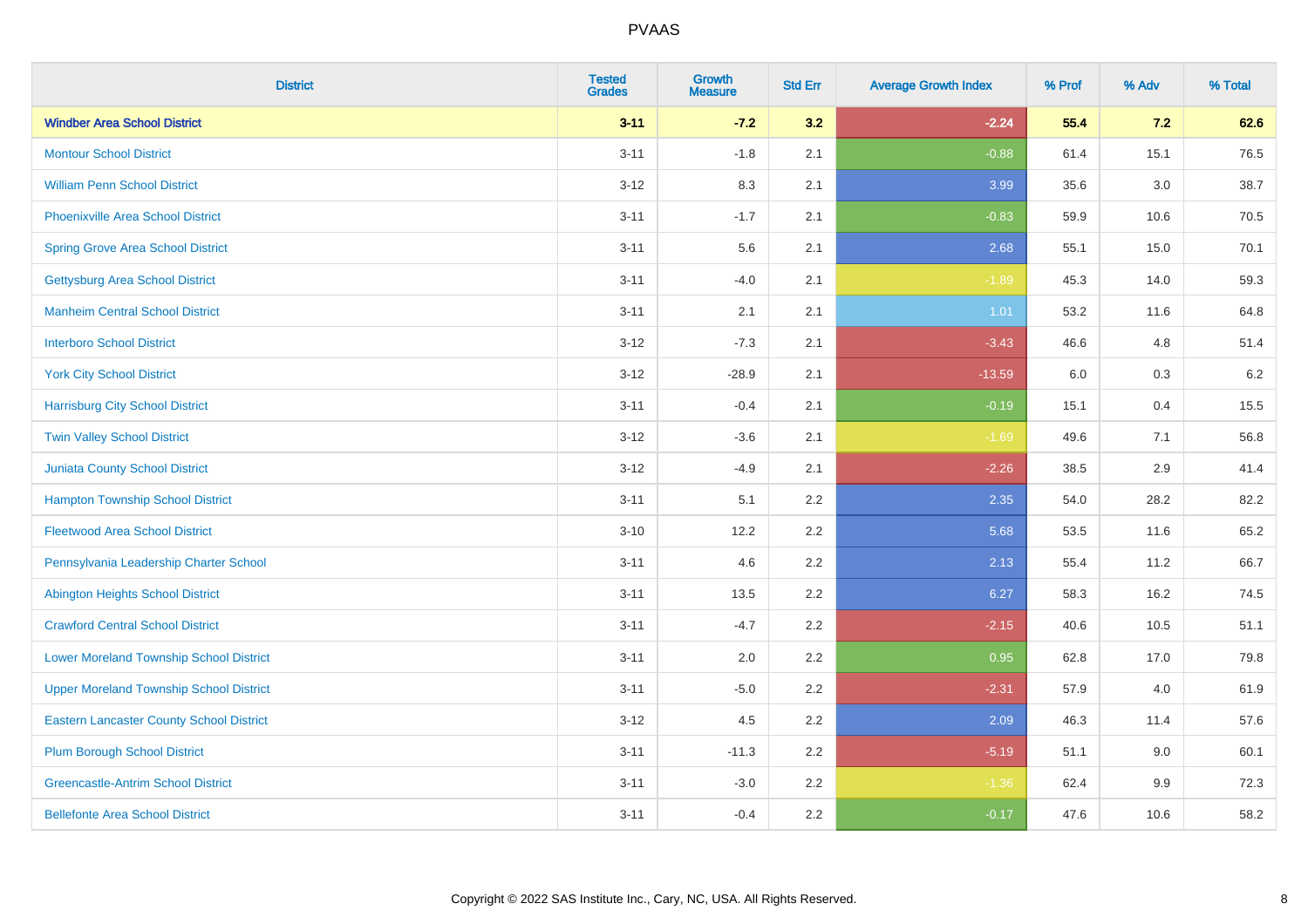| <b>District</b>                               | <b>Tested</b><br><b>Grades</b> | <b>Growth</b><br><b>Measure</b> | <b>Std Err</b> | <b>Average Growth Index</b> | % Prof | % Adv | % Total |
|-----------------------------------------------|--------------------------------|---------------------------------|----------------|-----------------------------|--------|-------|---------|
| <b>Windber Area School District</b>           | $3 - 11$                       | $-7.2$                          | 3.2            | $-2.24$                     | 55.4   | 7.2   | 62.6    |
| <b>Gateway School District</b>                | $3 - 11$                       | $0.8\,$                         | 2.2            | 0.38                        | 52.1   | 13.8  | 65.9    |
| <b>Penncrest School District</b>              | $3 - 11$                       | 5.7                             | 2.2            | 2.57                        | 47.2   | 7.1   | 54.3    |
| <b>New Foundations Charter School</b>         | $3 - 11$                       | 5.4                             | 2.2            | 2.41                        | 47.2   | 2.5   | 49.8    |
| <b>Dallas School District</b>                 | $3 - 11$                       | $-2.5$                          | 2.2            | $-1.12$                     | 54.9   | 7.6   | 62.4    |
| <b>Eastern Lebanon County School District</b> | $3 - 11$                       | 8.6                             | 2.2            | 3.84                        | 48.8   | 11.4  | 60.3    |
| <b>Conrad Weiser Area School District</b>     | $3 - 11$                       | 3.6                             | 2.2            | 1.63                        | 52.1   | 2.1   | 54.2    |
| <b>Tunkhannock Area School District</b>       | $3 - 11$                       | 2.3                             | 2.2            | 1.01                        | 44.9   | 9.6   | 54.6    |
| <b>Lehighton Area School District</b>         | $3 - 11$                       | $-1.6$                          | 2.3            | $-0.70$                     | 51.1   | 5.6   | 56.7    |
| <b>Blue Mountain School District</b>          | $3 - 10$                       | $-5.8$                          | 2.3            | $-2.56$                     | 46.6   | 8.5   | 55.1    |
| Southern Lehigh School District               | $3 - 11$                       | $-0.4$                          | 2.3            | $-0.17$                     | 66.1   | 11.9  | 78.0    |
| <b>Pottsville Area School District</b>        | $3 - 12$                       | 4.4                             | 2.3            | 1.94                        | 44.8   | 5.4   | 50.2    |
| <b>Somerset Area School District</b>          | $3 - 11$                       | $-4.4$                          | 2.3            | $-1.93$                     | 44.4   | 14.9  | 59.3    |
| <b>Tuscarora School District</b>              | $3 - 11$                       | $-0.6$                          | 2.3            | $-0.27$                     | 45.1   | 8.1   | 53.2    |
| 21st Century Cyber Charter School             | $6 - 12$                       | 5.7                             | 2.3            | 2.50                        | 56.7   | 8.3   | 65.0    |
| <b>Wallenpaupack Area School District</b>     | $3 - 11$                       | $-7.1$                          | 2.3            | $-3.09$                     | 40.8   | 2.4   | 43.1    |
| <b>Indiana Area School District</b>           | $3 - 11$                       | $-5.3$                          | 2.3            | $-2.28$                     | 47.6   | 18.4  | 66.1    |
| <b>Chichester School District</b>             | $3 - 11$                       | $-2.7$                          | 2.3            | $-1.17$                     | 44.6   | 6.6   | 51.2    |
| <b>West York Area School District</b>         | $3 - 12$                       | 3.2                             | 2.3            | 1.38                        | 53.8   | 4.4   | 58.2    |
| Selinsgrove Area School District              | $3 - 12$                       | 8.3                             | 2.3            | 3.54                        | 56.8   | 10.0  | 66.8    |
| Lehigh Valley Academy Regional Charter School | $3 - 11$                       | 0.7                             | 2.3            | 0.32                        | 46.3   | 5.0   | 51.4    |
| <b>Blackhawk School District</b>              | $3 - 11$                       | 4.7                             | 2.3            | 2.01                        | 55.8   | 8.8   | 64.6    |
| Northwestern Lehigh School District           | $3 - 11$                       | 2.2                             | 2.3            | 0.93                        | 53.3   | 9.7   | 63.0    |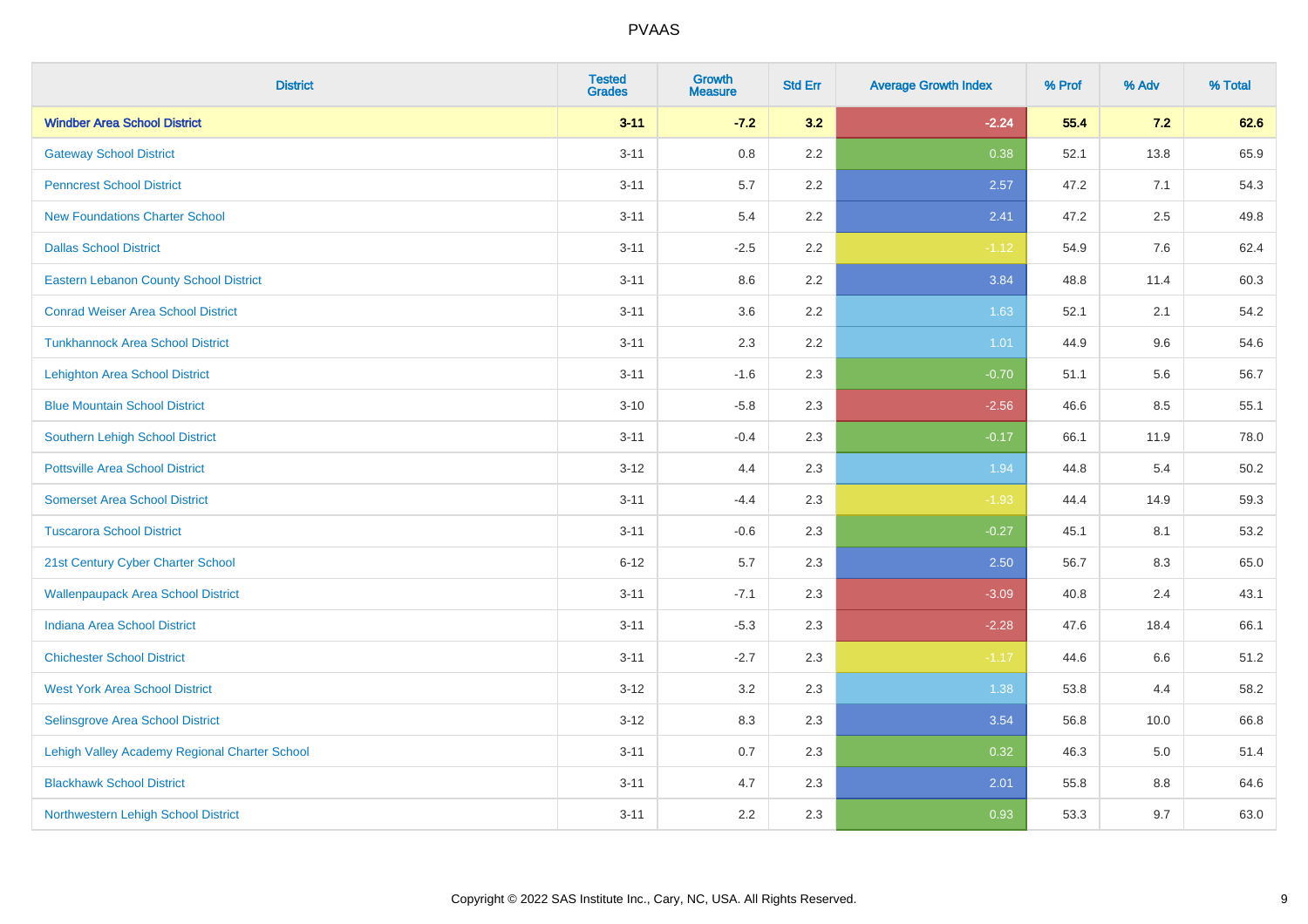| <b>District</b>                               | <b>Tested</b><br><b>Grades</b> | <b>Growth</b><br><b>Measure</b> | <b>Std Err</b> | <b>Average Growth Index</b> | % Prof | % Adv   | % Total |
|-----------------------------------------------|--------------------------------|---------------------------------|----------------|-----------------------------|--------|---------|---------|
| <b>Windber Area School District</b>           | $3 - 11$                       | $-7.2$                          | 3.2            | $-2.24$                     | 55.4   | 7.2     | 62.6    |
| <b>Crestwood School District</b>              | $3 - 11$                       | $-0.4$                          | 2.4            | $-0.17$                     | 57.4   | 17.0    | 74.4    |
| <b>Greensburg Salem School District</b>       | $3 - 11$                       | $-4.4$                          | 2.4            | $-1.88$                     | 47.6   | 4.9     | 52.4    |
| <b>Scranton School District</b>               | $3 - 12$                       | $-2.9$                          | 2.4            | $-1.22$                     | 45.6   | 3.6     | 49.1    |
| <b>Laurel Highlands School District</b>       | $3 - 11$                       | 4.3                             | 2.4            | 1.81                        | 44.9   | 9.6     | 54.5    |
| <b>Rose Tree Media School District</b>        | $3 - 10$                       | $-25.6$                         | 2.4            | $-10.76$                    | 54.8   | 6.4     | 61.2    |
| Octorara Area School District                 | $3 - 11$                       | 9.1                             | 2.4            | 3.82                        | 52.1   | 8.5     | 60.6    |
| <b>Wyoming Valley West School District</b>    | $3 - 11$                       | $-2.2$                          | 2.4            | $-0.91$                     | 49.4   | 3.0     | 52.4    |
| <b>Pottstown School District</b>              | $3 - 12$                       | $-4.0$                          | 2.4            | $-1.68$                     | 29.8   | $1.2$   | 31.0    |
| <b>Hermitage School District</b>              | $3 - 12$                       | 3.8                             | 2.4            | 1.60                        | 57.5   | 9.3     | 66.8    |
| <b>South Eastern School District</b>          | $3 - 11$                       | 0.9                             | 2.4            | 0.39                        | 54.8   | 6.6     | 61.4    |
| <b>Bradford Area School District</b>          | $3 - 12$                       | $-9.3$                          | 2.4            | $-3.87$                     | 45.8   | 8.3     | 54.2    |
| <b>Wallingford-Swarthmore School District</b> | $3 - 10$                       | $0.9\,$                         | 2.4            | 0.38                        | 64.4   | 22.7    | 87.1    |
| North Schuylkill School District              | $3 - 11$                       | $-1.0$                          | 2.4            | $-0.42$                     | 41.8   | 5.1     | 46.8    |
| <b>Mckeesport Area School District</b>        | $3 - 12$                       | 9.0                             | 2.4            | 3.72                        | 31.0   | 4.5     | 35.5    |
| <b>Donegal School District</b>                | $3 - 12$                       | 3.1                             | 2.4            | 1.29                        | 60.6   | 9.1     | 69.7    |
| <b>Grove City Area School District</b>        | $3 - 12$                       | 5.1                             | 2.4            | 2.09                        | 36.4   | 16.5    | 52.8    |
| <b>New Castle Area School District</b>        | $3 - 12$                       | $-6.4$                          | 2.4            | $-2.66$                     | 32.5   | 4.3     | 36.8    |
| <b>Wayne Highlands School District</b>        | $3 - 11$                       | 7.8                             | 2.4            | 3.23                        | 52.3   | 13.1    | 65.4    |
| <b>Albert Gallatin Area School District</b>   | $3 - 11$                       | $-0.8$                          | 2.4            | $-0.32$                     | 54.5   | 10.0    | 64.6    |
| <b>Marple Newtown School District</b>         | $3 - 11$                       | 2.0                             | 2.4            | 0.81                        | 57.6   | 12.8    | 70.4    |
| <b>Universal Audenried Charter School</b>     | $9 - 11$                       | $-5.8$                          | 2.4            | $-2.40$                     | 14.6   | $0.0\,$ | 14.6    |
| <b>Ringgold School District</b>               | $3 - 11$                       | $-14.7$                         | 2.4            | $-6.04$                     | 41.5   | 7.9     | 49.4    |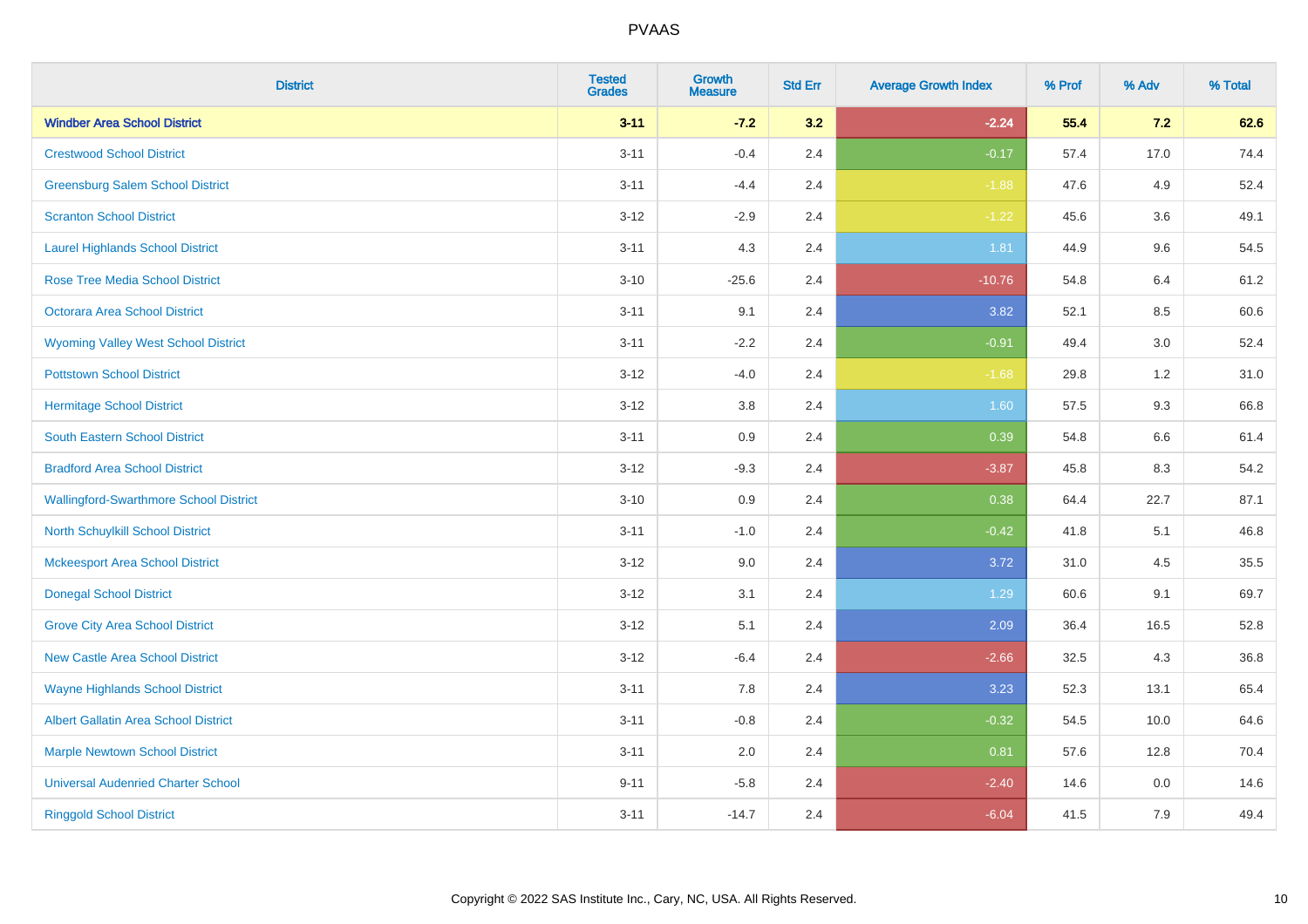| <b>District</b>                                                       | <b>Tested</b><br><b>Grades</b> | <b>Growth</b><br><b>Measure</b> | <b>Std Err</b> | <b>Average Growth Index</b> | % Prof | % Adv   | % Total |
|-----------------------------------------------------------------------|--------------------------------|---------------------------------|----------------|-----------------------------|--------|---------|---------|
| <b>Windber Area School District</b>                                   | $3 - 11$                       | $-7.2$                          | 3.2            | $-2.24$                     | 55.4   | 7.2     | 62.6    |
| <b>Valley View School District</b>                                    | $3 - 11$                       | 18.1                            | 2.4            | 7.42                        | 53.7   | 14.7    | 68.4    |
| <b>Central Valley School District</b>                                 | $3 - 10$                       | 4.8                             | 2.4            | 1.98                        | 56.9   | 9.0     | 65.9    |
| <b>Beaver Area School District</b>                                    | $3 - 10$                       | 4.7                             | 2.4            | 1.94                        | 57.4   | 16.8    | 74.2    |
| <b>Big Spring School District</b>                                     | $3 - 11$                       | $-9.8$                          | 2.4            | $-4.00$                     | 38.6   | 8.9     | 47.5    |
| <b>Elizabeth Forward School District</b>                              | $3 - 11$                       | $-8.4$                          | 2.4            | $-3.41$                     | 51.7   | 4.0     | 55.7    |
| Northern Lebanon School District                                      | $3 - 11$                       | 0.4                             | 2.5            | 0.15                        | 28.0   | 3.0     | 31.0    |
| South Williamsport Area School District                               | $3 - 10$                       | $-5.7$                          | 2.5            | $-2.30$                     | 45.5   | 4.5     | 50.0    |
| Hamburg Area School District                                          | $3 - 11$                       | 8.9                             | 2.5            | 3.63                        | 43.5   | 8.2     | 51.7    |
| East Pennsboro Area School District                                   | $3 - 11$                       | $-4.2$                          | 2.5            | $-1.71$                     | 60.8   | 8.5     | 69.3    |
| <b>Littlestown Area School District</b>                               | $3 - 11$                       | 11.4                            | 2.5            | 4.62                        | 55.2   | 10.4    | 65.6    |
| <b>Saucon Valley School District</b>                                  | $3 - 11$                       | 14.7                            | 2.5            | 5.98                        | 48.7   | 20.2    | 69.0    |
| Esperanza Academy Charter School                                      | $4 - 11$                       | 4.0                             | 2.5            | 1.61                        | 32.4   | 0.7     | 33.1    |
| <b>Fort Leboeuf School District</b>                                   | $3 - 11$                       | 11.7                            | 2.5            | 4.73                        | 48.5   | 21.1    | 69.6    |
| <b>Milton Area School District</b>                                    | $3 - 11$                       | $-8.7$                          | 2.5            | $-3.52$                     | 45.4   | 6.9     | 52.3    |
| <b>Freeport Area School District</b>                                  | $3 - 10$                       | 9.7                             | 2.5            | 3.91                        | 57.5   | 17.8    | 75.3    |
| <b>Bucks County Technical High School</b>                             | $9 - 10$                       | $-12.0$                         | 2.5            | $-4.84$                     | 35.9   | $3.2\,$ | 39.2    |
| Preparatory Charter School Of Mathematics, Science, Tech, And Careers | $9 - 10$                       | $-4.0$                          | 2.5            | $-1.59$                     | 15.0   | 0.0     | 15.0    |
| <b>Shikellamy School District</b>                                     | $3 - 10$                       | $-22.3$                         | 2.5            | $-8.92$                     | 33.3   | 6.1     | 39.5    |
| <b>West Perry School District</b>                                     | $3 - 11$                       | 12.5                            | 2.5            | 4.99                        | 56.6   | 8.4     | 65.0    |
| <b>Tyrone Area School District</b>                                    | $3 - 12$                       | 19.7                            | 2.5            | 7.87                        | 60.4   | 16.7    | 77.1    |
| Mifflinburg Area School District                                      | $3 - 11$                       | $-15.8$                         | 2.5            | $-6.30$                     | 42.4   | 4.0     | 46.4    |
| <b>Collegium Charter School</b>                                       | $3 - 10$                       | 5.9                             | 2.5            | 2.33                        | 38.1   | 7.9     | 46.0    |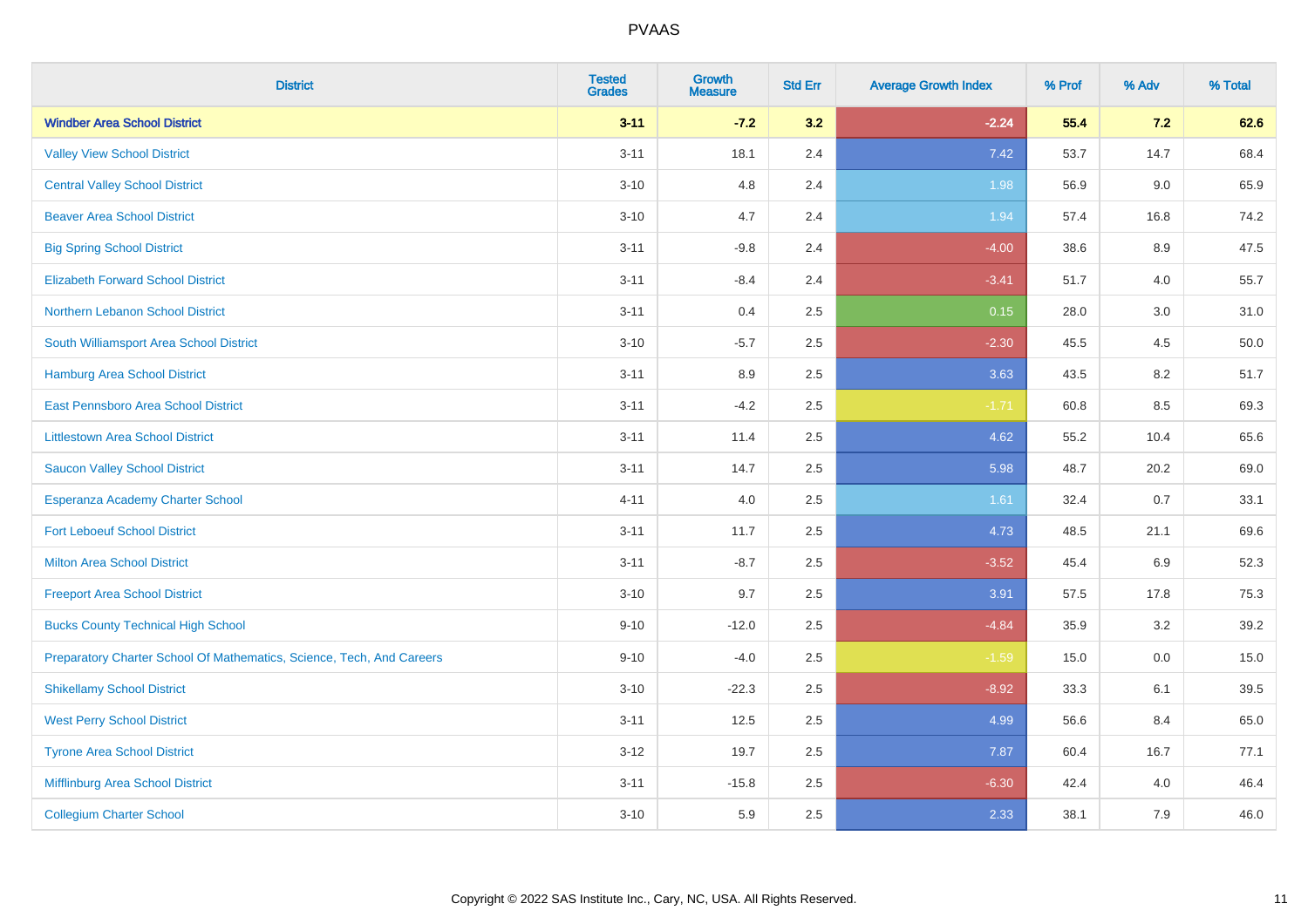| <b>District</b>                                    | <b>Tested</b><br><b>Grades</b> | <b>Growth</b><br><b>Measure</b> | <b>Std Err</b> | <b>Average Growth Index</b> | % Prof | % Adv   | % Total |
|----------------------------------------------------|--------------------------------|---------------------------------|----------------|-----------------------------|--------|---------|---------|
| <b>Windber Area School District</b>                | $3 - 11$                       | $-7.2$                          | 3.2            | $-2.24$                     | 55.4   | 7.2     | 62.6    |
| South Butler County School District                | $3 - 10$                       | 3.9                             | 2.5            | 1.54                        | 53.1   | 16.6    | 69.7    |
| <b>Schuylkill Valley School District</b>           | $3 - 11$                       | 1.4                             | 2.5            | 0.56                        | 55.1   | 10.2    | 65.3    |
| <b>Athens Area School District</b>                 | $3 - 11$                       | 1.6                             | 2.5            | 0.64                        | 46.9   | 7.6     | 54.5    |
| <b>Tamaqua Area School District</b>                | $3 - 12$                       | $-8.2$                          | 2.5            | $-3.24$                     | 44.5   | 1.9     | 46.4    |
| <b>Slippery Rock Area School District</b>          | $3 - 11$                       | $-6.3$                          | 2.5            | $-2.51$                     | 56.2   | 9.5     | 65.7    |
| <b>Central Cambria School District</b>             | $3 - 11$                       | 3.0                             | 2.5            | 1.17                        | 56.2   | 9.7     | 66.0    |
| <b>Spring Cove School District</b>                 | $3 - 11$                       | 3.4                             | 2.5            | 1.33                        | 47.8   | 12.7    | 60.4    |
| <b>Lincoln Park Performing Arts Charter School</b> | $7 - 11$                       | 3.6                             | 2.5            | 1.42                        | 59.6   | 14.7    | 74.3    |
| <b>Montoursville Area School District</b>          | $3 - 12$                       | 10.8                            | 2.5            | 4.24                        | 44.6   | 20.1    | 64.8    |
| <b>Jersey Shore Area School District</b>           | $3 - 11$                       | 0.5                             | 2.6            | 0.21                        | 47.1   | 9.2     | 56.2    |
| <b>Agora Cyber Charter School</b>                  | $3 - 11$                       | 5.8                             | 2.6            | 2.28                        | 42.8   | 6.6     | 49.4    |
| Saint Marys Area School District                   | $3 - 11$                       | 7.8                             | 2.6            | 3.04                        | 57.0   | $8.2\,$ | 65.2    |
| <b>Penn Hills School District</b>                  | $3 - 11$                       | $-7.6$                          | 2.6            | $-2.94$                     | 33.1   | 0.7     | 33.8    |
| <b>Greater Johnstown School District</b>           | $3 - 11$                       | $-3.1$                          | 2.6            | $-1.19$                     | 26.1   | 0.0     | 26.1    |
| <b>Dauphin County Technical School</b>             | $9 - 11$                       | $-45.5$                         | 2.6            | $-17.72$                    | 14.4   | 2.5     | 16.9    |
| <b>Conneaut School District</b>                    | $3 - 12$                       | $-7.5$                          | 2.6            | $-2.91$                     | 38.4   | 7.4     | 45.8    |
| <b>Middletown Area School District</b>             | $3 - 11$                       | $-5.3$                          | 2.6            | $-2.05$                     | 46.4   | 5.3     | 51.7    |
| <b>Eastern York School District</b>                | $3 - 11$                       | 9.6                             | 2.6            | 3.71                        | 56.3   | 12.6    | 68.9    |
| <b>Berwick Area School District</b>                | $3 - 11$                       | $-9.3$                          | 2.6            | $-3.59$                     | 42.1   | 5.5     | 47.6    |
| <b>Mount Pleasant Area School District</b>         | $3 - 11$                       | $-5.0$                          | 2.6            | $-1.93$                     | 52.6   | 0.0     | 52.6    |
| <b>Wyomissing Area School District</b>             | $3-12$                         | $0.8\,$                         | 2.6            | 0.33                        | 55.7   | 17.6    | 73.3    |
| <b>Lewisburg Area School District</b>              | $3 - 11$                       | $-2.7$                          | 2.6            | $-1.03$                     | 57.0   | 18.5    | 75.6    |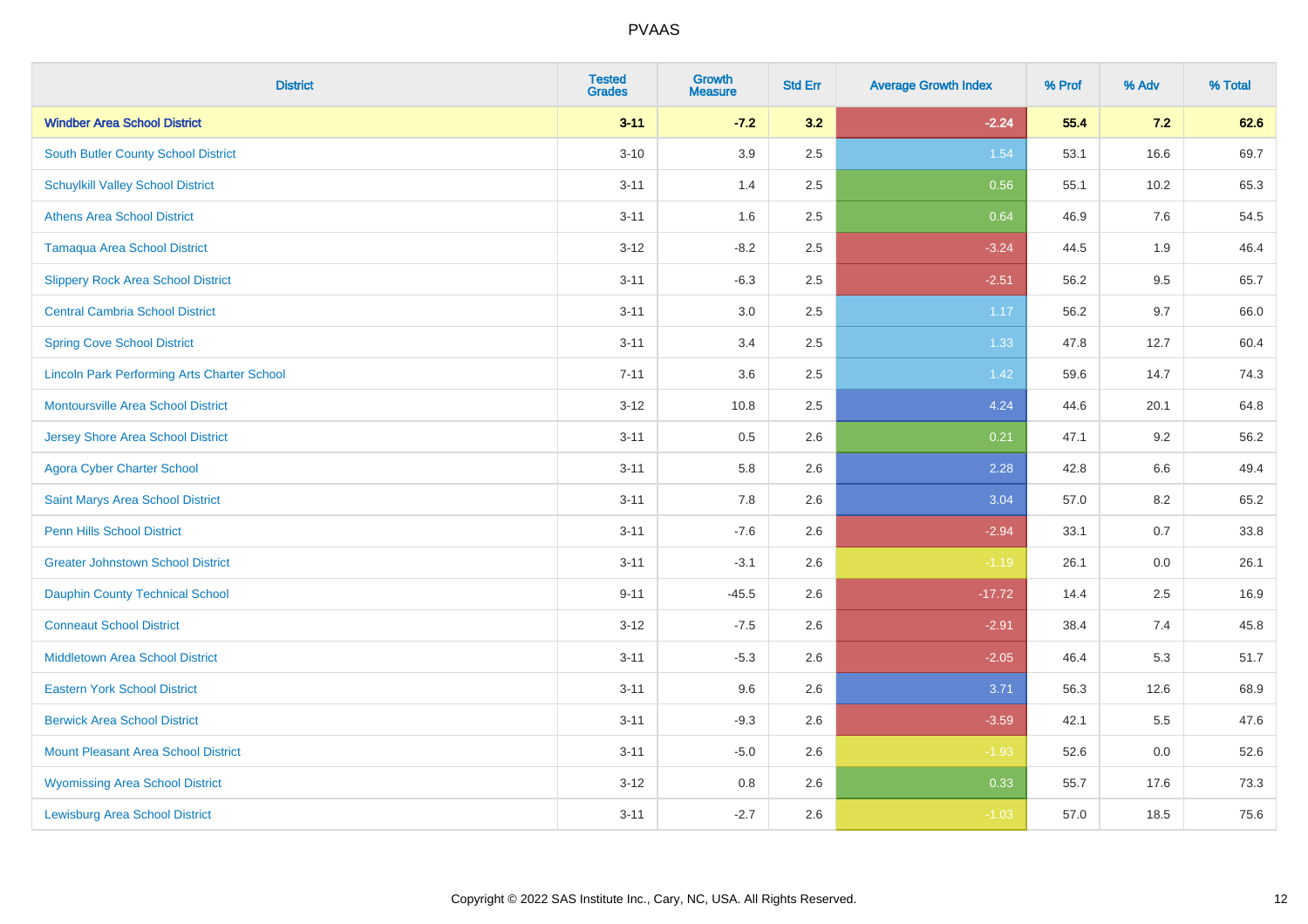| <b>District</b>                                | <b>Tested</b><br><b>Grades</b> | <b>Growth</b><br><b>Measure</b> | <b>Std Err</b> | <b>Average Growth Index</b> | % Prof | % Adv | % Total  |
|------------------------------------------------|--------------------------------|---------------------------------|----------------|-----------------------------|--------|-------|----------|
| <b>Windber Area School District</b>            | $3 - 11$                       | $-7.2$                          | 3.2            | $-2.24$                     | 55.4   | 7.2   | 62.6     |
| <b>Central Columbia School District</b>        | $3-12$                         | $-4.8$                          | 2.6            | $-1.86$                     | 53.7   | 14.8  | 68.5     |
| <b>Wilson Area School District</b>             | $3 - 11$                       | 6.0                             | 2.6            | 2.30                        | 48.7   | 8.5   | 57.2     |
| <b>Fairview School District</b>                | $3 - 11$                       | 3.4                             | 2.6            | 1.32                        | 57.2   | 17.6  | 74.8     |
| Lehigh Valley Charter High School For The Arts | $9 - 10$                       | 7.3                             | 2.6            | 2.82                        | 62.3   | 18.2  | 80.5     |
| <b>Wyoming Area School District</b>            | $3 - 10$                       | $-1.3$                          | 2.6            | $-0.50$                     | 53.8   | 10.8  | 64.6     |
| <b>Quaker Valley School District</b>           | $3 - 11$                       | $-2.8$                          | 2.6            | $-1.08$                     | 55.2   | 13.2  | 68.4     |
| <b>Sharon City School District</b>             | $3 - 11$                       | 4.9                             | 2.6            | 1.87                        | 48.2   | 5.3   | 53.4     |
| <b>Mcguffey School District</b>                | $3 - 11$                       | 2.1                             | 2.6            | 0.81                        | 57.7   | 3.1   | 60.8     |
| <b>Corry Area School District</b>              | $3 - 11$                       | $-5.3$                          | 2.6            | $-2.03$                     | 38.5   | 6.0   | 44.5     |
| <b>Woodland Hills School District</b>          | $3 - 12$                       | 3.2                             | 2.6            | 1.22                        | 31.4   | 3.6   | 35.0     |
| Ambridge Area School District                  | $3 - 12$                       | 9.1                             | 2.6            | 3.46                        | 50.4   | 10.7  | 61.1     |
| <b>Bedford Area School District</b>            | $3 - 11$                       | 2.5                             | 2.6            | 0.93                        | 48.5   | 10.0  | 58.5     |
| <b>Clearfield Area School District</b>         | $3 - 10$                       | $-9.4$                          | 2.6            | $-3.56$                     | 43.0   | 3.1   | 46.1     |
| <b>Keystone Oaks School District</b>           | $3 - 11$                       | $5.5\,$                         | 2.6            | 2.07                        | 53.2   | 12.1  | 65.4     |
| <b>Danville Area School District</b>           | $3 - 11$                       | 0.4                             | 2.6            | 0.15                        | 57.4   | 18.4  | 75.7     |
| Oil City Area School District                  | $3 - 11$                       | $-2.9$                          | 2.6            | $-1.08$                     | 44.4   | 5.8   | $50.2\,$ |
| <b>Belle Vernon Area School District</b>       | $3 - 11$                       | 6.5                             | 2.6            | 2.44                        | 55.6   | 11.1  | 66.7     |
| <b>Titusville Area School District</b>         | $3 - 11$                       | $-13.2$                         | 2.6            | $-4.99$                     | 43.2   | 4.8   | 48.0     |
| <b>Harbor Creek School District</b>            | $3 - 11$                       | $-7.1$                          | 2.7            | $-2.67$                     | 48.8   | 15.2  | 64.0     |
| <b>City CHS</b>                                | $10 - 11$                      | 13.6                            | 2.7            | 5.12                        | 45.8   | 3.0   | 48.8     |
| Pen Argyl Area School District                 | $3 - 12$                       | 9.2                             | 2.7            | 3.46                        | 50.0   | 12.6  | 62.6     |
| <b>Forest Hills School District</b>            | $3 - 11$                       | $-7.3$                          | 2.7            | $-2.74$                     | 41.1   | 13.7  | 54.8     |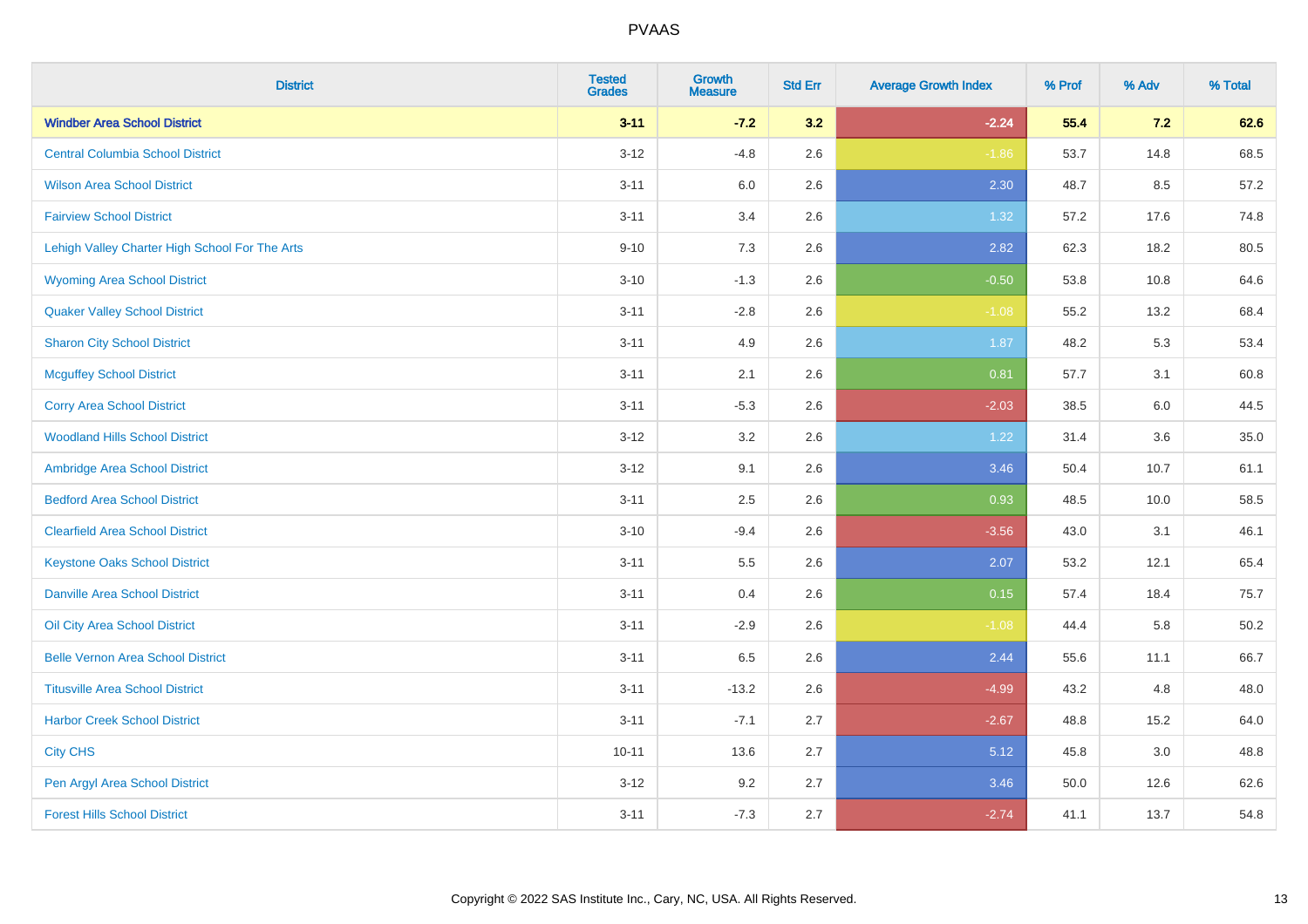| <b>District</b>                                  | <b>Tested</b><br><b>Grades</b> | Growth<br><b>Measure</b> | <b>Std Err</b> | <b>Average Growth Index</b> | % Prof | % Adv | % Total |
|--------------------------------------------------|--------------------------------|--------------------------|----------------|-----------------------------|--------|-------|---------|
| <b>Windber Area School District</b>              | $3 - 11$                       | $-7.2$                   | 3.2            | $-2.24$                     | 55.4   | 7.2   | 62.6    |
| Jim Thorpe Area School District                  | $3 - 11$                       | $-5.8$                   | 2.7            | $-2.19$                     | 33.3   | 7.4   | 40.7    |
| <b>South Park School District</b>                | $3 - 11$                       | $-11.3$                  | 2.7            | $-4.23$                     | 53.5   | 13.7  | 67.3    |
| <b>Penn Cambria School District</b>              | $3 - 11$                       | $-0.0$                   | 2.7            | $-0.01$                     | 61.5   | 7.7   | 69.2    |
| <b>Highlands School District</b>                 | $3 - 11$                       | $-7.4$                   | 2.7            | $-2.76$                     | 44.4   | 3.7   | 48.2    |
| Susquehanna Township School District             | $3 - 12$                       | $-5.8$                   | 2.7            | $-2.17$                     | 36.0   | 5.6   | 41.6    |
| <b>Deer Lakes School District</b>                | $3 - 11$                       | 17.0                     | 2.7            | 6.32                        | 61.5   | 16.4  | 77.9    |
| <b>Hopewell Area School District</b>             | $3 - 11$                       | 2.6                      | 2.7            | 0.97                        | 58.4   | 4.0   | 62.4    |
| <b>Wattsburg Area School District</b>            | $3 - 11$                       | 6.5                      | 2.7            | 2.43                        | 42.7   | 7.6   | 50.3    |
| Southern Tioga School District                   | $3 - 11$                       | $-11.5$                  | 2.7            | $-4.25$                     | 47.8   | 6.4   | 54.3    |
| <b>Brandywine Heights Area School District</b>   | $3 - 11$                       | $-4.9$                   | 2.7            | $-1.81$                     | 49.2   | 8.2   | 57.4    |
| <b>East Lycoming School District</b>             | $3 - 11$                       | $-6.0$                   | 2.7            | $-2.24$                     | 48.3   | 4.2   | 52.5    |
| <b>Annville-Cleona School District</b>           | $3 - 12$                       | $-12.1$                  | 2.7            | $-4.46$                     | 34.9   | 7.8   | 42.6    |
| <b>Midd-West School District</b>                 | $3 - 11$                       | 10.3                     | 2.7            | 3.80                        | 58.0   | 13.4  | 71.4    |
| Community Academy Of Philadelphia Charter School | $3 - 11$                       | 5.8                      | 2.7            | 2.12                        | 26.7   | 0.9   | 27.6    |
| <b>MaST Community Charter School</b>             | $3 - 10$                       | $-4.1$                   | 2.7            | $-1.52$                     | 44.0   | 9.5   | 53.4    |
| <b>Chester-Upland School District</b>            | $3 - 11$                       | $-0.3$                   | 2.7            | $-0.09$                     | 13.8   | 0.8   | 14.6    |
| <b>Yough School District</b>                     | $3 - 10$                       | $-6.6$                   | 2.7            | $-2.43$                     | 50.8   | 4.0   | 54.8    |
| Huntingdon Area School District                  | $3 - 11$                       | $-2.0$                   | 2.7            | $-0.72$                     | 36.8   | 10.3  | 47.0    |
| Northern Lehigh School District                  | $3 - 12$                       | $-10.4$                  | 2.7            | $-3.82$                     | 28.0   | 9.3   | 37.3    |
| <b>Lake-Lehman School District</b>               | $3 - 11$                       | 10.8                     | 2.7            | 3.93                        | 55.3   | 7.9   | 63.2    |
| <b>Bald Eagle Area School District</b>           | $3 - 11$                       | $-2.1$                   | 2.7            | $-0.75$                     | 48.4   | 9.4   | 57.7    |
| <b>Girard School District</b>                    | $3 - 11$                       | $-0.6$                   | 2.7            | $-0.22$                     | 53.9   | 15.6  | 69.6    |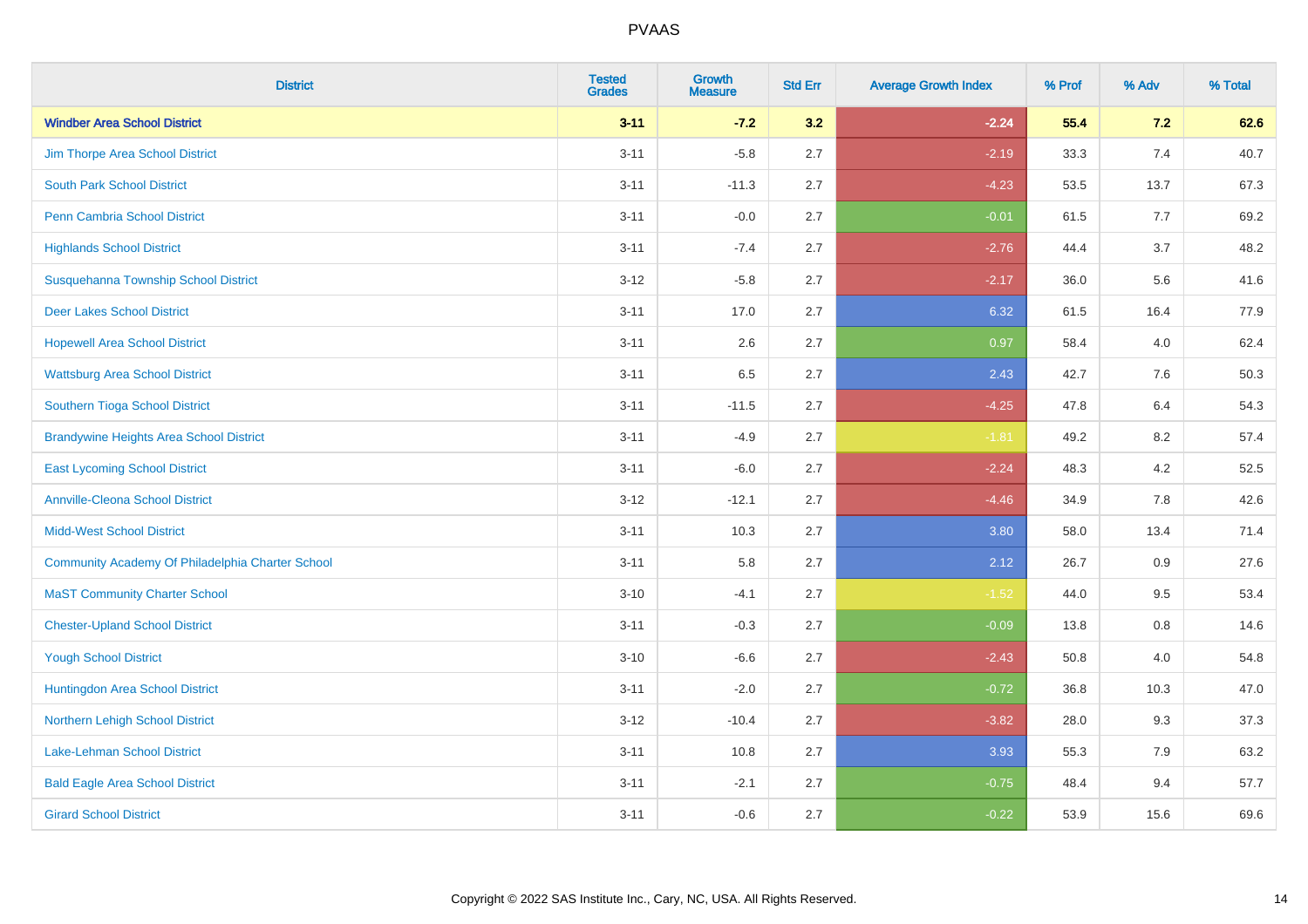| <b>District</b>                               | <b>Tested</b><br><b>Grades</b> | <b>Growth</b><br><b>Measure</b> | <b>Std Err</b> | <b>Average Growth Index</b> | % Prof | % Adv | % Total |
|-----------------------------------------------|--------------------------------|---------------------------------|----------------|-----------------------------|--------|-------|---------|
| <b>Windber Area School District</b>           | $3 - 11$                       | $-7.2$                          | 3.2            | $-2.24$                     | 55.4   | 7.2   | 62.6    |
| <b>Oley Valley School District</b>            | $3 - 11$                       | $-0.4$                          | 2.8            | $-0.15$                     | 43.1   | 12.9  | 56.0    |
| <b>Washington School District</b>             | $3 - 11$                       | $-4.9$                          | 2.8            | $-1.76$                     | 30.1   | 2.4   | 32.5    |
| <b>Towanda Area School District</b>           | $3 - 11$                       | 4.0                             | 2.8            | 1.44                        | 39.4   | 6.6   | 46.0    |
| <b>Greater Nanticoke Area School District</b> | $3-12$                         | 11.2                            | 2.8            | 4.01                        | 38.0   | 12.4  | 50.4    |
| <b>Susquenita School District</b>             | $3 - 11$                       | $-0.1$                          | 2.8            | $-0.01$                     | 47.7   | 10.1  | 57.8    |
| <b>Lakeland School District</b>               | $3 - 11$                       | 1.1                             | 2.8            | 0.38                        | 48.6   | 3.7   | 52.3    |
| <b>Westmont Hilltop School District</b>       | $3 - 11$                       | $-4.0$                          | 2.8            | $-1.40$                     | 36.3   | 13.3  | 49.6    |
| <b>Derry Area School District</b>             | $3 - 11$                       | 13.2                            | 2.8            | 4.69                        | 60.0   | 12.5  | 72.5    |
| <b>Central Greene School District</b>         | $3 - 11$                       | $-1.6$                          | 2.8            | $-0.55$                     | 54.2   | 2.8   | 57.0    |
| Northern Tioga School District                | $3 - 12$                       | $-7.5$                          | 2.8            | $-2.64$                     | 54.0   | 1.2   | 55.2    |
| <b>Franklin Area School District</b>          | $3 - 11$                       | 6.6                             | 2.8            | 2.34                        | 48.2   | 4.5   | 52.7    |
| <b>Palisades School District</b>              | $3 - 11$                       | $-8.7$                          | 2.8            | $-3.06$                     | 53.8   | 6.7   | 60.5    |
| <b>Hanover Public School District</b>         | $3 - 11$                       | 5.2                             | 2.8            | 1.83                        | 52.2   | 14.4  | 66.7    |
| <b>Loyalsock Township School District</b>     | $3-12$                         | 4.2                             | 2.8            | 1.47                        | 54.3   | 2.1   | 56.4    |
| <b>Tulpehocken Area School District</b>       | $3 - 12$                       | $-13.7$                         | 2.8            | $-4.81$                     | 36.7   | 2.8   | 39.4    |
| <b>Bermudian Springs School District</b>      | $3 - 11$                       | $-5.5$                          | 2.9            | $-1.94$                     | 56.4   | 6.8   | 63.2    |
| <b>Greenville Area School District</b>        | $3 - 11$                       | 0.7                             | 2.9            | 0.26                        | 53.4   | 6.9   | 60.3    |
| <b>Tech Freire Charter School</b>             | $9 - 11$                       | 9.3                             | 2.9            | 3.26                        | 18.0   | 1.1   | 19.1    |
| <b>Richland School District</b>               | $3 - 11$                       | 6.7                             | 2.9            | 2.33                        | 62.2   | 19.2  | 81.4    |
| <b>Avon Grove Charter School</b>              | $3 - 11$                       | 9.0                             | 2.9            | 3.13                        | 58.8   | 16.7  | 75.5    |
| <b>Upper Adams School District</b>            | $3 - 11$                       | 1.3                             | 2.9            | 0.47                        | 55.2   | 8.6   | 63.8    |
| <b>General Mclane School District</b>         | $3 - 11$                       | 3.1                             | 2.9            | 1.07                        | 62.3   | 4.9   | 67.2    |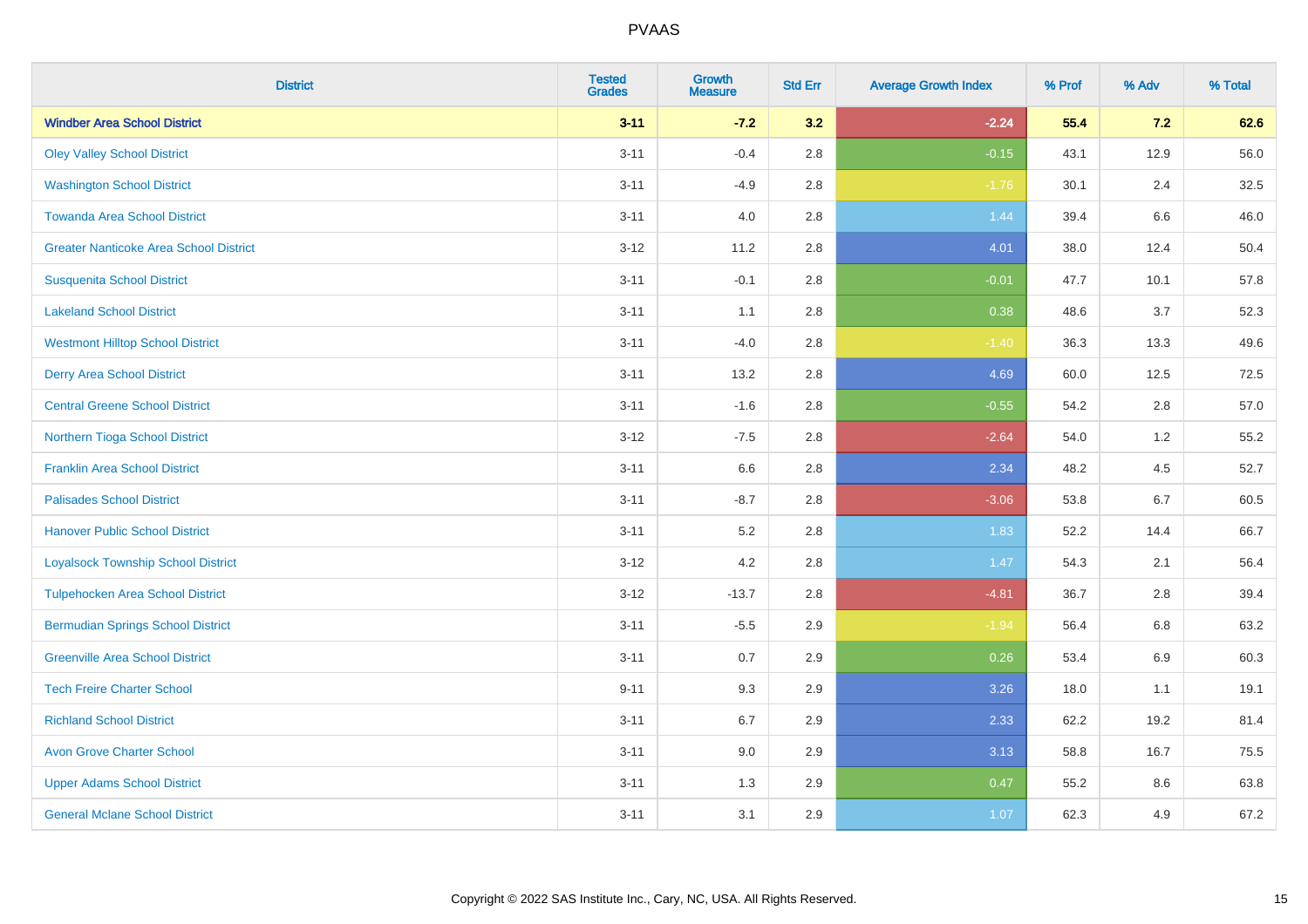| <b>District</b>                                    | <b>Tested</b><br><b>Grades</b> | <b>Growth</b><br><b>Measure</b> | <b>Std Err</b> | <b>Average Growth Index</b> | % Prof | % Adv | % Total |
|----------------------------------------------------|--------------------------------|---------------------------------|----------------|-----------------------------|--------|-------|---------|
| <b>Windber Area School District</b>                | $3 - 11$                       | $-7.2$                          | 3.2            | $-2.24$                     | 55.4   | 7.2   | 62.6    |
| <b>Punxsutawney Area School District</b>           | $3 - 11$                       | 4.2                             | 2.9            | 1.45                        | 55.0   | 5.5   | 60.6    |
| Philadelphia Electrical & Tech Charter High School | $10 - 10$                      | $-0.5$                          | 2.9            | $-0.15$                     | 8.8    | 0.0   | 8.8     |
| <b>Western Wayne School District</b>               | $3 - 11$                       | 5.6                             | 2.9            | 1.93                        | 41.3   | 17.4  | 58.7    |
| <b>Pine Grove Area School District</b>             | $3 - 11$                       | $-7.7$                          | 2.9            | $-2.66$                     | 42.3   | 7.7   | 50.0    |
| <b>West Mifflin Area School District</b>           | $3 - 12$                       | $-12.3$                         | 2.9            | $-4.22$                     | 39.7   | 10.3  | 50.0    |
| <b>Neshannock Township School District</b>         | $3 - 10$                       | $-9.7$                          | 2.9            | $-3.34$                     | 62.4   | 5.6   | 67.9    |
| <b>Penns Valley Area School District</b>           | $3 - 12$                       | 14.0                            | 2.9            | 4.80                        | 41.9   | 23.1  | 65.0    |
| Philadelphia Academy Charter School                | $3 - 11$                       | $-8.9$                          | 2.9            | $-3.04$                     | 50.5   | 2.9   | 53.4    |
| <b>Chestnut Ridge School District</b>              | $3 - 12$                       | $-3.4$                          | 2.9            | $-1.17$                     | 46.6   | 5.8   | 52.4    |
| New Hope-Solebury School District                  | $3 - 11$                       | 7.5                             | 2.9            | 2.57                        | 68.2   | 22.7  | 90.9    |
| <b>Dunmore School District</b>                     | $3 - 11$                       | $-7.7$                          | 2.9            | $-2.62$                     | 34.0   | 7.2   | 41.2    |
| Karns City Area School District                    | $3 - 11$                       | $-6.0$                          | 2.9            | $-2.03$                     | 53.1   | 8.3   | 61.5    |
| <b>Mid Valley School District</b>                  | $3 - 10$                       | $-1.7$                          | 3.0            | $-0.55$                     | 45.1   | 7.8   | 52.9    |
| <b>Riverside School District</b>                   | $3 - 11$                       | $-3.2$                          | 3.0            | $-1.09$                     | 43.0   | 9.0   | 52.0    |
| Southern Columbia Area School District             | $3 - 11$                       | $-14.6$                         | 3.0            | $-4.92$                     | 55.0   | 4.0   | 59.0    |
| <b>Camp Hill School District</b>                   | $3 - 12$                       | 2.3                             | 3.0            | 0.78                        | 53.6   | 17.5  | 71.1    |
| <b>Charleroi School District</b>                   | $3 - 11$                       | $-2.6$                          | 3.0            | $-0.86$                     | 55.7   | 7.4   | 63.1    |
| <b>Freedom Area School District</b>                | $3 - 11$                       | $-7.1$                          | 3.0            | $-2.37$                     | 43.8   | 4.2   | 47.9    |
| <b>Palmerton Area School District</b>              | $3 - 11$                       | $-1.2$                          | 3.0            | $-0.39$                     | 57.4   | 5.0   | 62.4    |
| <b>Columbia-Montour AVTS</b>                       | $9 - 10$                       | $-12.5$                         | 3.0            | $-4.16$                     | 22.3   | 0.6   | 22.9    |
| <b>Blairsville-Saltsburg School District</b>       | $3 - 11$                       | $-8.0$                          | 3.0            | $-2.68$                     | 37.3   | 7.0   | 44.3    |
| <b>Iroquois School District</b>                    | $3 - 11$                       | 13.1                            | 3.0            | 4.35                        | 48.2   | 7.8   | 56.0    |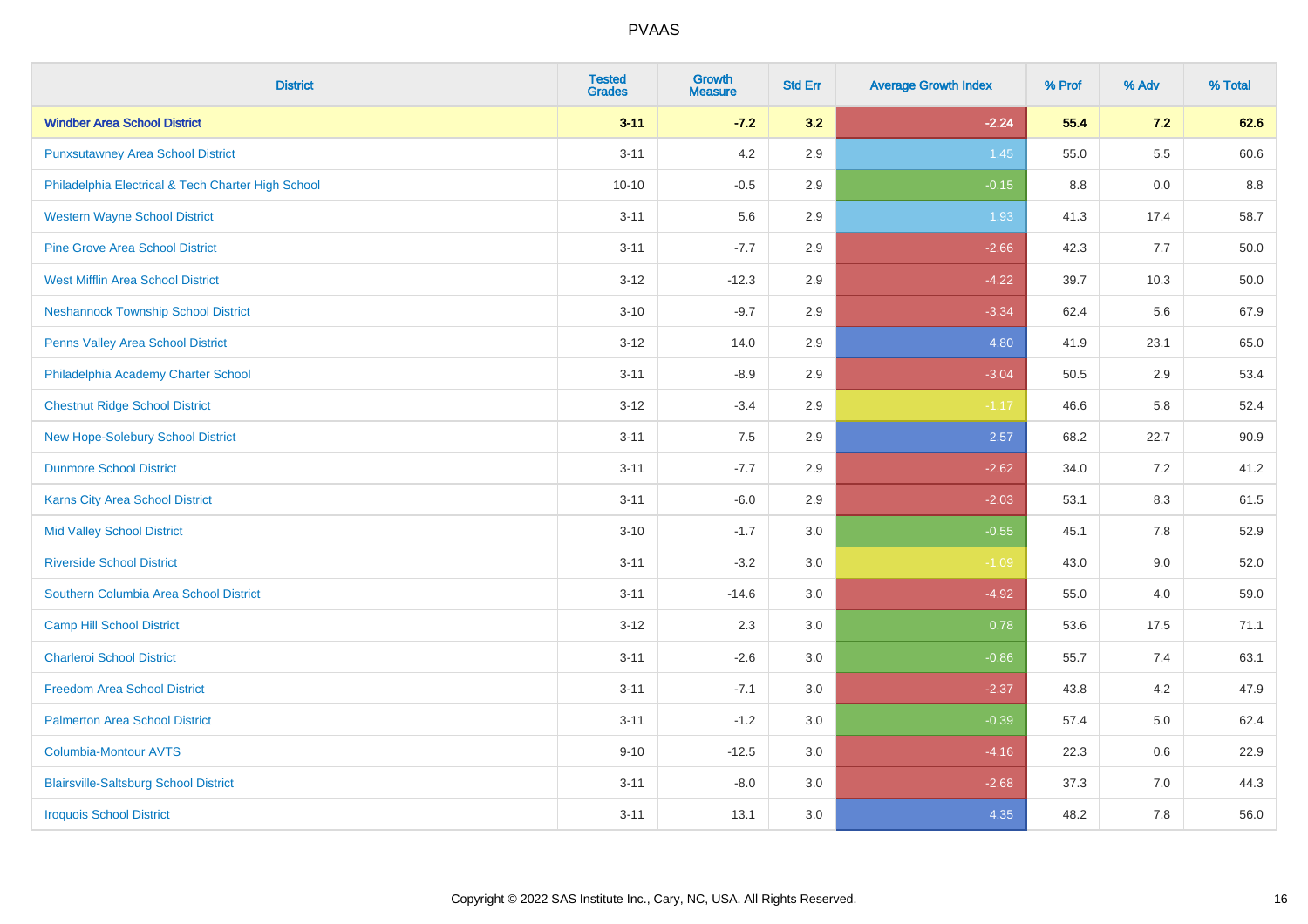| <b>District</b>                                | <b>Tested</b><br><b>Grades</b> | <b>Growth</b><br><b>Measure</b> | <b>Std Err</b> | <b>Average Growth Index</b> | % Prof | % Adv   | % Total |
|------------------------------------------------|--------------------------------|---------------------------------|----------------|-----------------------------|--------|---------|---------|
| <b>Windber Area School District</b>            | $3 - 11$                       | $-7.2$                          | 3.2            | $-2.24$                     | 55.4   | 7.2     | 62.6    |
| Catasauqua Area School District                | $3 - 12$                       | $-12.1$                         | 3.0            | $-4.00$                     | 36.8   | 7.6     | 44.3    |
| <b>Wellsboro Area School District</b>          | $3 - 11$                       | $-12.4$                         | 3.0            | $-4.11$                     | 49.2   | 11.9    | 61.1    |
| <b>Wilmington Area School District</b>         | $3 - 11$                       | 7.5                             | 3.0            | 2.48                        | 55.1   | 5.1     | 60.2    |
| <b>Bloomsburg Area School District</b>         | $3 - 10$                       | 0.7                             | 3.0            | 0.23                        | 55.9   | 11.8    | 67.6    |
| <b>Riverside Beaver County School District</b> | $3 - 11$                       | $-14.0$                         | 3.0            | $-4.64$                     | 49.4   | 8.8     | 58.2    |
| <b>Montrose Area School District</b>           | $3 - 10$                       | $-5.5$                          | 3.0            | $-1.82$                     | 46.7   | 5.4     | 52.2    |
| <b>Cranberry Area School District</b>          | $3 - 12$                       | 9.2                             | 3.0            | 3.04                        | 47.5   | 10.2    | 57.6    |
| <b>Brookville Area School District</b>         | $3 - 11$                       | 6.9                             | 3.0            | 2.30                        | 55.2   | 15.6    | 70.8    |
| <b>Warrior Run School District</b>             | $3 - 11$                       | 4.6                             | 3.0            | 1.51                        | 40.9   | 8.1     | 49.0    |
| <b>Forest City Regional School District</b>    | $3 - 12$                       | $-6.0$                          | 3.0            | $-1.96$                     | 44.1   | 0.0     | 44.1    |
| <b>Tacony Academy Charter School</b>           | $3 - 11$                       | $-14.7$                         | 3.0            | $-4.82$                     | 22.4   | 1.8     | 24.1    |
| Perseus House Charter School Of Excellence     | $6 - 11$                       | $-5.2$                          | 3.0            | $-1.72$                     | 16.5   | $0.0\,$ | 16.5    |
| Mastery Charter School - Shoemaker Campus      | $7 - 10$                       | 4.1                             | 3.0            | 1.34                        | 20.9   | 3.3     | 24.2    |
| <b>Brentwood Borough School District</b>       | $3 - 11$                       | $-5.3$                          | 3.0            | $-1.72$                     | 52.0   | 6.1     | 58.2    |
| <b>Burrell School District</b>                 | $3 - 11$                       | 4.5                             | 3.1            | 1.48                        | 58.5   | 13.8    | 72.3    |
| <b>North East School District</b>              | $3 - 11$                       | $-9.3$                          | 3.1            | $-3.02$                     | 62.6   | 14.4    | 77.0    |
| <b>Mohawk Area School District</b>             | $3 - 11$                       | $-7.5$                          | 3.1            | $-2.45$                     | 49.4   | 11.0    | 60.4    |
| <b>Mount Carmel Area School District</b>       | $3 - 11$                       | $-0.6$                          | 3.1            | $-0.18$                     | 45.3   | 2.1     | 47.4    |
| <b>Ligonier Valley School District</b>         | $3 - 11$                       | 4.2                             | 3.1            | 1.34                        | 59.1   | 10.3    | 69.5    |
| <b>Unionville-Chadds Ford School District</b>  | $3 - 11$                       | 17.1                            | 3.1            | 5.51                        | 68.1   | 13.2    | 81.3    |
| <b>Mount Union Area School District</b>        | $3 - 10$                       | $-6.1$                          | 3.1            | $-1.97$                     | 32.2   | 3.4     | 35.6    |
| <b>Marion Center Area School District</b>      | $3 - 10$                       | $-12.0$                         | 3.1            | $-3.87$                     | 33.7   | 1.1     | 34.8    |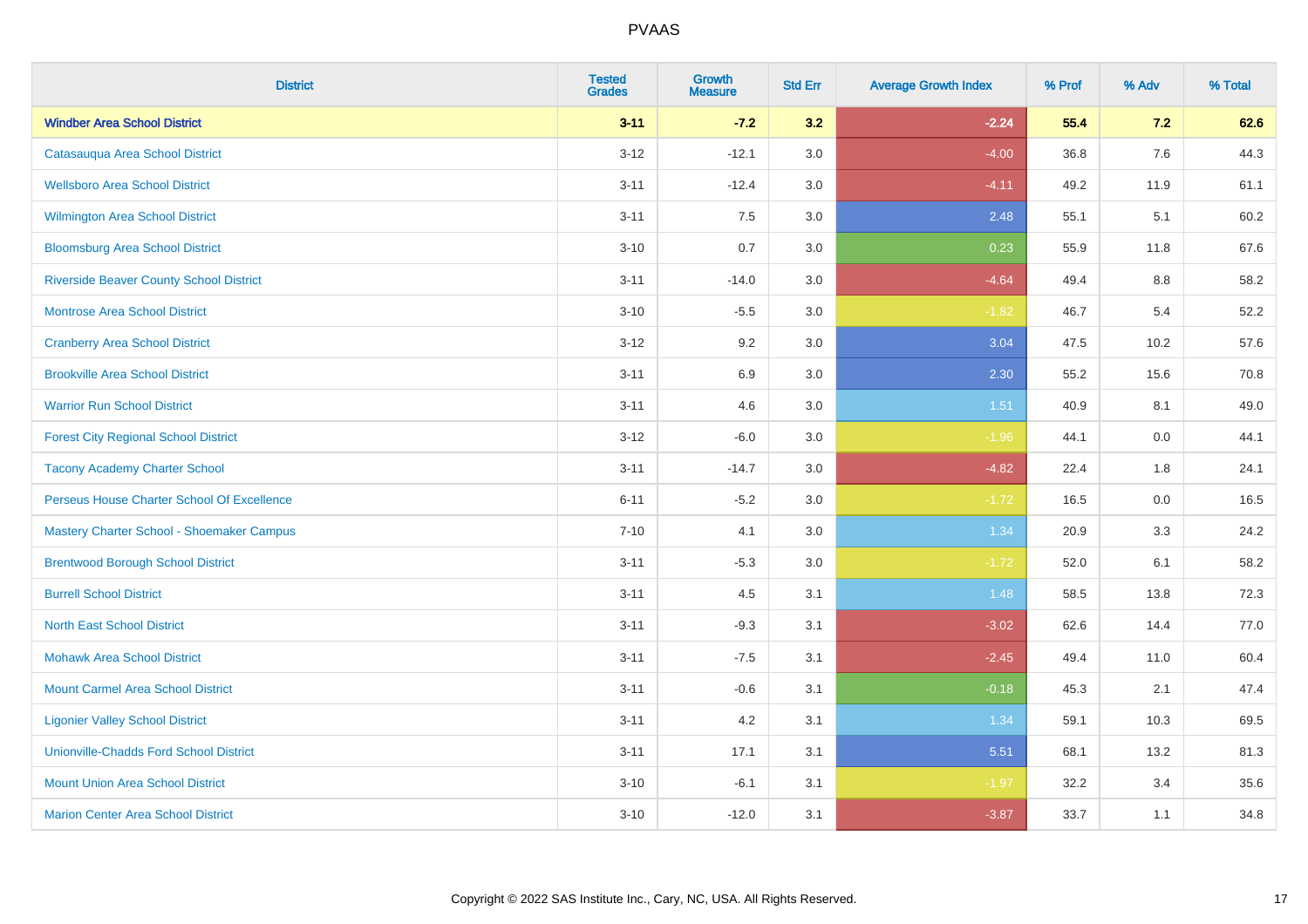| <b>District</b>                                   | <b>Tested</b><br><b>Grades</b> | Growth<br><b>Measure</b> | <b>Std Err</b> | <b>Average Growth Index</b> | % Prof | % Adv   | % Total |
|---------------------------------------------------|--------------------------------|--------------------------|----------------|-----------------------------|--------|---------|---------|
| <b>Windber Area School District</b>               | $3 - 11$                       | $-7.2$                   | 3.2            | $-2.24$                     | 55.4   | 7.2     | 62.6    |
| <b>Laurel School District</b>                     | $3 - 11$                       | 1.8                      | 3.1            | 0.59                        | 70.1   | 2.3     | 72.4    |
| Cambria Heights School District                   | $3 - 10$                       | $-4.1$                   | 3.1            | $-1.32$                     | 51.0   | 6.0     | 57.0    |
| <b>Executive Education Academy Charter School</b> | $3 - 10$                       | $-6.5$                   | 3.1            | $-2.08$                     | 23.7   | $2.2\,$ | 25.8    |
| <b>Avonworth School District</b>                  | $3 - 10$                       | $-12.6$                  | 3.1            | $-4.01$                     | 59.8   | 4.6     | 64.4    |
| <b>New Brighton Area School District</b>          | $3 - 11$                       | 4.6                      | 3.1            | 1.47                        | 60.9   | 5.8     | 66.7    |
| Schuylkill Haven Area School District             | $3 - 11$                       | $-15.3$                  | 3.1            | $-4.87$                     | 49.7   | 2.4     | 52.1    |
| <b>Kane Area School District</b>                  | $3 - 10$                       | $-3.7$                   | 3.2            | $-1.17$                     | 39.5   | 9.9     | 49.4    |
| <b>Bellwood-Antis School District</b>             | $3 - 10$                       | $-1.2$                   | 3.2            | $-0.39$                     | 55.1   | 10.1    | 65.2    |
| <b>Canton Area School District</b>                | $3 - 11$                       | $-5.5$                   | 3.2            | $-1.75$                     | 40.7   | 2.3     | 43.0    |
| <b>Wilkes-Barre Area School District</b>          | $3 - 11$                       | 0.1                      | 3.2            | 0.02                        | 35.5   | 5.4     | 40.9    |
| <b>Upper Dauphin Area School District</b>         | $3 - 11$                       | $-6.3$                   | 3.2            | $-1.98$                     | 37.4   | 4.8     | 42.2    |
| <b>Uniontown Area School District</b>             | $3 - 11$                       | 6.0                      | 3.2            | 1.87                        | 62.4   | 5.9     | 68.2    |
| <b>Pequea Valley School District</b>              | $3 - 11$                       | $-5.8$                   | 3.2            | $-1.80$                     | 39.8   | 9.1     | 48.9    |
| <b>Line Mountain School District</b>              | $3 - 11$                       | 4.1                      | $3.2\,$        | 1.27                        | 52.9   | 9.2     | 62.1    |
| <b>Windber Area School District</b>               | $3 - 11$                       | $-7.2$                   | 3.2            | $-2.24$                     | 55.4   | 7.2     | 62.6    |
| <b>Kutztown Area School District</b>              | $3 - 12$                       | $-0.2$                   | 3.2            | $-0.05$                     | 55.4   | 13.3    | 68.7    |
| <b>Springfield Township School District</b>       | $3 - 11$                       | $-18.9$                  | 3.2            | $-5.88$                     | 62.6   | 3.6     | 66.3    |
| South Allegheny School District                   | $3 - 11$                       | $-8.8$                   | 3.2            | $-2.70$                     | 40.5   | 0.0     | 40.5    |
| <b>Bentworth School District</b>                  | $3 - 11$                       | 5.7                      | 3.2            | 1.75                        | 44.2   | 19.5    | 63.6    |
| Southern Huntingdon County School District        | $3 - 11$                       | $-12.9$                  | 3.2            | $-3.98$                     | 32.5   | 2.5     | 35.0    |
| <b>MaST Community Charter School II</b>           | $3 - 10$                       | 4.4                      | 3.2            | 1.37                        | 28.4   | 3.4     | 31.8    |
| <b>Ellwood City Area School District</b>          | $3 - 11$                       | $-4.2$                   | 3.2            | $-1.29$                     | 54.1   | 14.1    | 68.2    |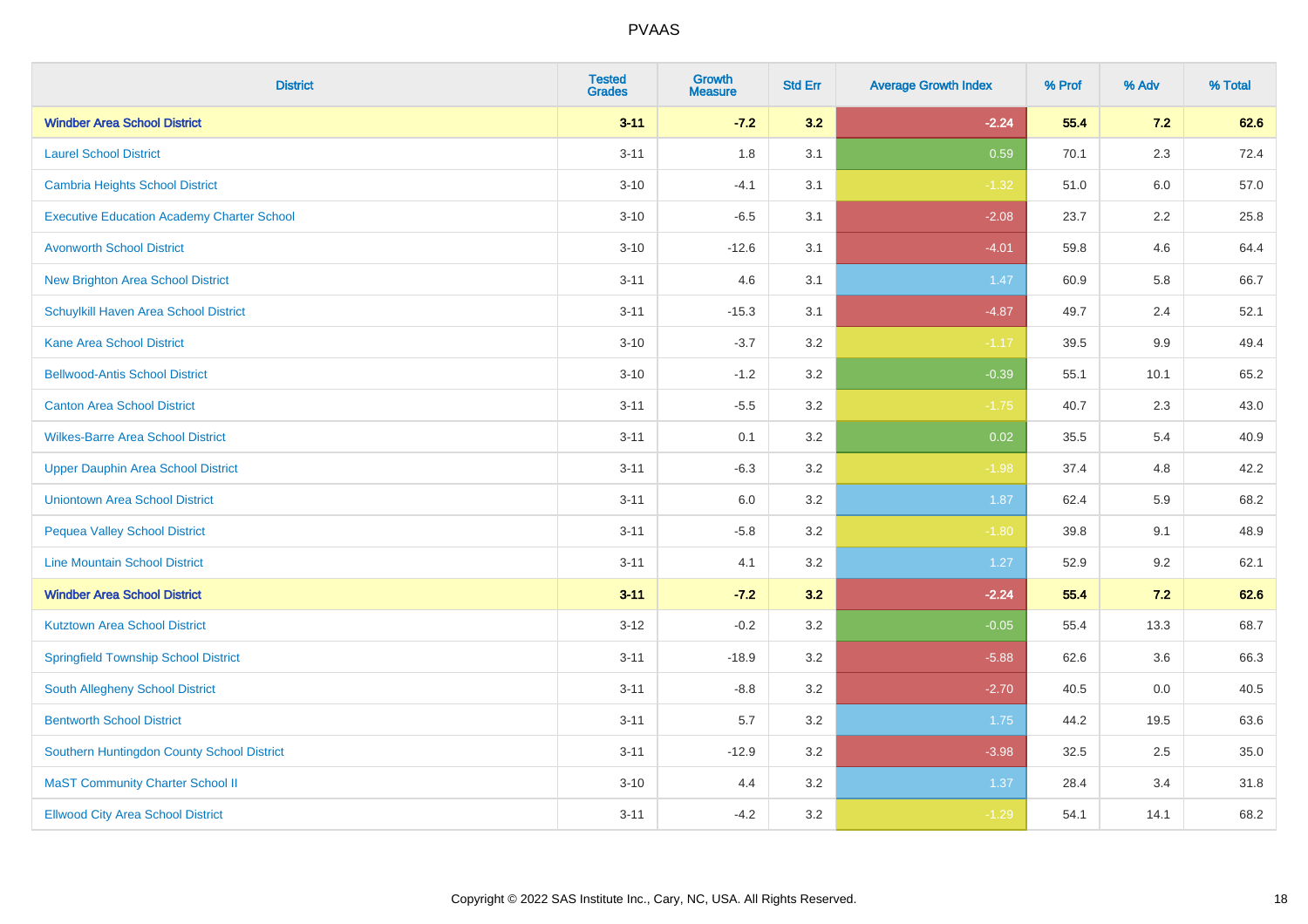| <b>District</b>                                | <b>Tested</b><br><b>Grades</b> | <b>Growth</b><br><b>Measure</b> | <b>Std Err</b> | <b>Average Growth Index</b> | % Prof | % Adv | % Total |
|------------------------------------------------|--------------------------------|---------------------------------|----------------|-----------------------------|--------|-------|---------|
| <b>Windber Area School District</b>            | $3 - 11$                       | $-7.2$                          | 3.2            | $-2.24$                     | 55.4   | 7.2   | 62.6    |
| Renaissance Academy Charter School             | $3 - 11$                       | 8.3                             | 3.3            | 2.54                        | 45.6   | 22.8  | 68.4    |
| <b>Elk Lake School District</b>                | $3 - 11$                       | $-4.0$                          | 3.3            | $-1.23$                     | 46.2   | 3.3   | 49.4    |
| <b>Panther Valley School District</b>          | $3 - 12$                       | $-0.6$                          | 3.3            | $-0.19$                     | 47.9   | 4.3   | 52.1    |
| <b>Carlynton School District</b>               | $3 - 11$                       | 7.3                             | 3.3            | 2.22                        | 41.0   | 10.5  | 51.6    |
| Shenango Area School District                  | $3 - 11$                       | $-2.6$                          | 3.3            | $-0.79$                     | 50.6   | 13.9  | 64.6    |
| <b>Big Beaver Falls Area School District</b>   | $3 - 11$                       | $-3.9$                          | 3.3            | $-1.18$                     | 34.1   | 3.5   | 37.6    |
| <b>Wyalusing Area School District</b>          | $3 - 12$                       | $8.8\,$                         | 3.3            | 2.68                        | 54.6   | 11.7  | 66.2    |
| <b>Northern Cambria School District</b>        | $3 - 11$                       | 10.0                            | 3.3            | 3.04                        | 47.4   | 5.1   | 52.6    |
| <b>Keystone School District</b>                | $3 - 11$                       | 3.1                             | 3.3            | 0.94                        | 50.6   | 6.5   | 57.1    |
| <b>Bethlehem-Center School District</b>        | $3 - 10$                       | 8.1                             | 3.3            | 2.46                        | 35.1   | 1.4   | 36.5    |
| <b>Moniteau School District</b>                | $3 - 11$                       | $-11.8$                         | 3.3            | $-3.56$                     | 50.0   | 6.3   | 56.3    |
| <b>Carmichaels Area School District</b>        | $3 - 10$                       | $-9.3$                          | 3.3            | $-2.81$                     | 35.1   | 1.4   | 36.5    |
| <b>Mercer Area School District</b>             | $3 - 11$                       | $-0.2$                          | 3.3            | $-0.06$                     | 56.0   | 8.0   | 64.0    |
| <b>Carbondale Area School District</b>         | $3 - 10$                       | 7.4                             | 3.3            | 2.25                        | 56.6   | 2.6   | 59.2    |
| <b>KIPP Dubois Charter School</b>              | $9 - 10$                       | 4.7                             | 3.3            | 1.40                        | 31.0   | 1.4   | 32.4    |
| Philipsburg-Osceola Area School District       | $3 - 11$                       | $-24.8$                         | 3.3            | $-7.43$                     | 19.7   | 2.6   | 22.4    |
| South Side Area School District                | $3 - 11$                       | $-1.6$                          | 3.3            | $-0.48$                     | 50.0   | 6.8   | 56.8    |
| <b>East Allegheny School District</b>          | $3 - 11$                       | $-6.3$                          | 3.3            | $-1.87$                     | 31.9   | 9.7   | 41.7    |
| <b>Conemaugh Township Area School District</b> | $3 - 12$                       | $-3.7$                          | 3.4            | $-1.09$                     | 53.8   | 17.6  | 71.4    |
| <b>North Pocono School District</b>            | $3 - 11$                       | $-2.3$                          | 3.4            | $-0.68$                     | 52.0   | 16.4  | 68.5    |
| <b>Everett Area School District</b>            | $3 - 11$                       | $5.0\,$                         | 3.4            | 1.47                        | 60.5   | 1.3   | 61.8    |
| <b>Troy Area School District</b>               | $3 - 10$                       | $-4.3$                          | 3.4            | $-1.26$                     | 43.2   | 5.7   | 48.9    |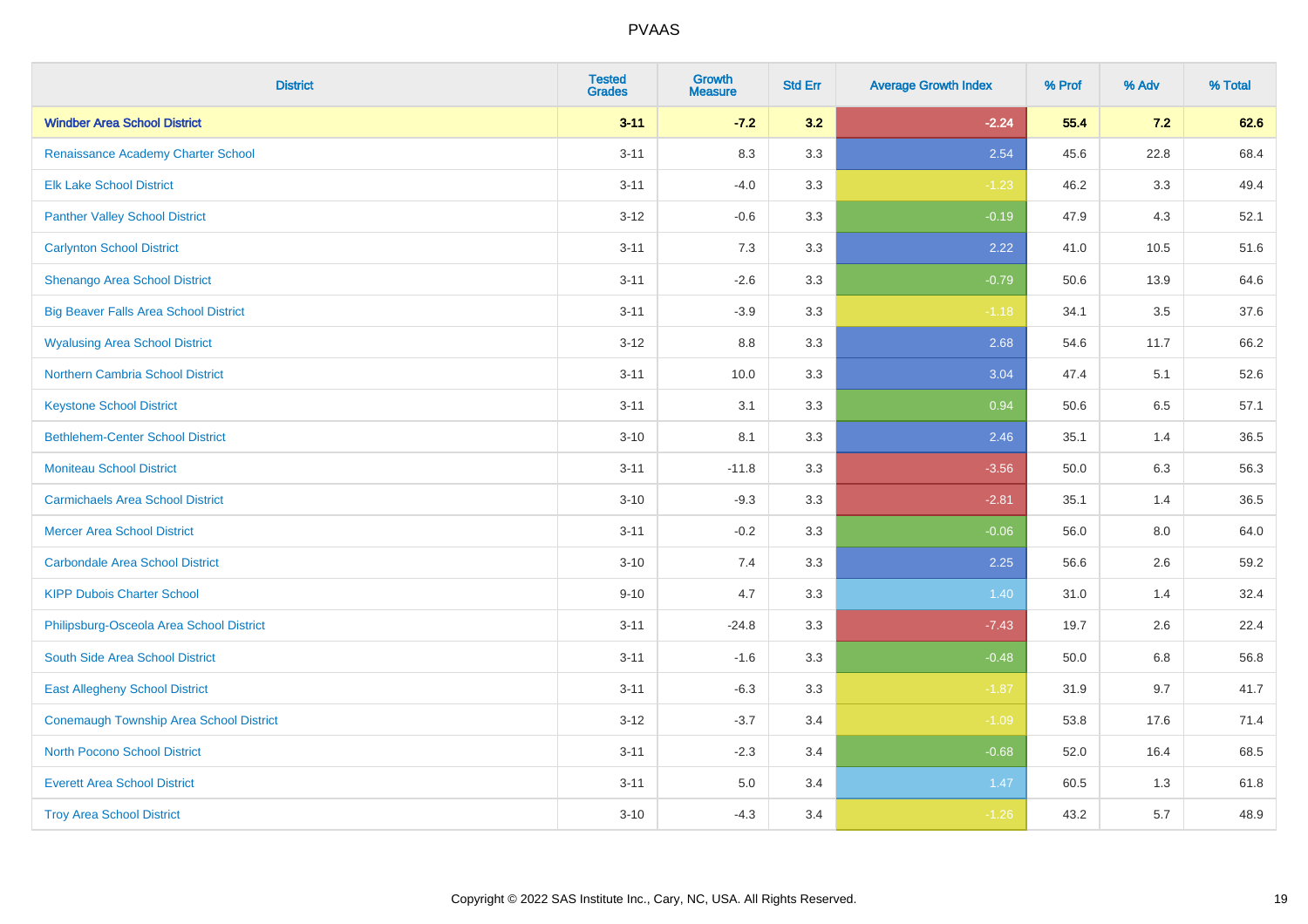| <b>District</b>                                | <b>Tested</b><br><b>Grades</b> | <b>Growth</b><br><b>Measure</b> | <b>Std Err</b> | <b>Average Growth Index</b> | % Prof | % Adv   | % Total |
|------------------------------------------------|--------------------------------|---------------------------------|----------------|-----------------------------|--------|---------|---------|
| <b>Windber Area School District</b>            | $3 - 11$                       | $-7.2$                          | 3.2            | $-2.24$                     | 55.4   | 7.2     | 62.6    |
| <b>Fairfield Area School District</b>          | $3 - 11$                       | $-5.6$                          | 3.4            | $-1.66$                     | 57.9   | $4.0\,$ | 61.8    |
| <b>Bristol Borough School District</b>         | $3 - 12$                       | $-4.3$                          | 3.4            | $-1.27$                     | 39.7   | 1.3     | 41.0    |
| <b>Reynolds School District</b>                | $3 - 10$                       | 0.5                             | 3.4            | 0.16                        | 52.1   | 7.0     | 59.2    |
| <b>Burgettstown Area School District</b>       | $3 - 11$                       | $-2.1$                          | 3.4            | $-0.62$                     | 50.0   | 1.4     | 51.4    |
| <b>Redbank Valley School District</b>          | $3 - 11$                       | $-9.5$                          | 3.4            | $-2.77$                     | 31.5   | 4.9     | 36.4    |
| Old Forge School District                      | $3 - 12$                       | $-5.9$                          | 3.4            | $-1.73$                     | 52.9   | 7.1     | 60.0    |
| <b>United School District</b>                  | $3 - 11$                       | 2.1                             | 3.4            | 0.63                        | 60.3   | 6.6     | 66.9    |
| <b>Steel Valley School District</b>            | $3 - 11$                       | 6.5                             | 3.4            | 1.89                        | 50.7   | 5.6     | 56.3    |
| <b>Mastery Charter School - Hardy Williams</b> | $3 - 11$                       | 11.4                            | 3.4            | 3.33                        | 44.3   | 5.7     | 50.0    |
| <b>Williams Valley School District</b>         | $3 - 11$                       | $-7.3$                          | 3.4            | $-2.13$                     | 23.2   | 0.0     | 23.2    |
| <b>Moshannon Valley School District</b>        | $3 - 10$                       | $-7.0$                          | 3.4            | $-2.01$                     | 48.5   | 0.0     | 48.5    |
| Maritime Academy Charter School                | $3 - 10$                       | $-11.4$                         | 3.5            | $-3.29$                     | 15.2   | 0.0     | 15.2    |
| <b>Central Fulton School District</b>          | $3 - 11$                       | $-0.5$                          | 3.5            | $-0.14$                     | 51.4   | 8.6     | 60.0    |
| <b>Newport School District</b>                 | $3 - 12$                       | 1.4                             | 3.5            | 0.41                        | 51.5   | 10.3    | 61.8    |
| <b>Steelton-Highspire School District</b>      | $3 - 11$                       | $-11.8$                         | 3.5            | $-3.40$                     | 14.5   | $0.0\,$ | 14.5    |
| <b>North Star School District</b>              | $3 - 11$                       | $-8.7$                          | 3.5            | $-2.51$                     | 47.8   | 6.0     | 53.7    |
| <b>Columbia Borough School District</b>        | $3 - 12$                       | $-3.1$                          | 3.5            | $-0.89$                     | 29.5   | 1.9     | 31.4    |
| Pennsylvania Virtual Charter School            | $3 - 11$                       | 11.8                            | 3.5            | 3.37                        | 56.5   | 11.1    | 67.6    |
| Lackawanna Trail School District               | $3 - 10$                       | $-21.7$                         | 3.5            | $-6.20$                     | 38.5   | 1.5     | 40.0    |
| <b>Sayre Area School District</b>              | $3 - 11$                       | 11.2                            | 3.5            | 3.20                        | 52.2   | 7.5     | 59.7    |
| <b>Northwestern School District</b>            | $3 - 11$                       | $-24.9$                         | 3.5            | $-7.13$                     | 42.6   | 2.9     | 45.6    |
| Multicultural Academy Charter School           | $9 - 11$                       | 9.5                             | 3.5            | 2.69                        | 22.0   | 0.0     | 22.0    |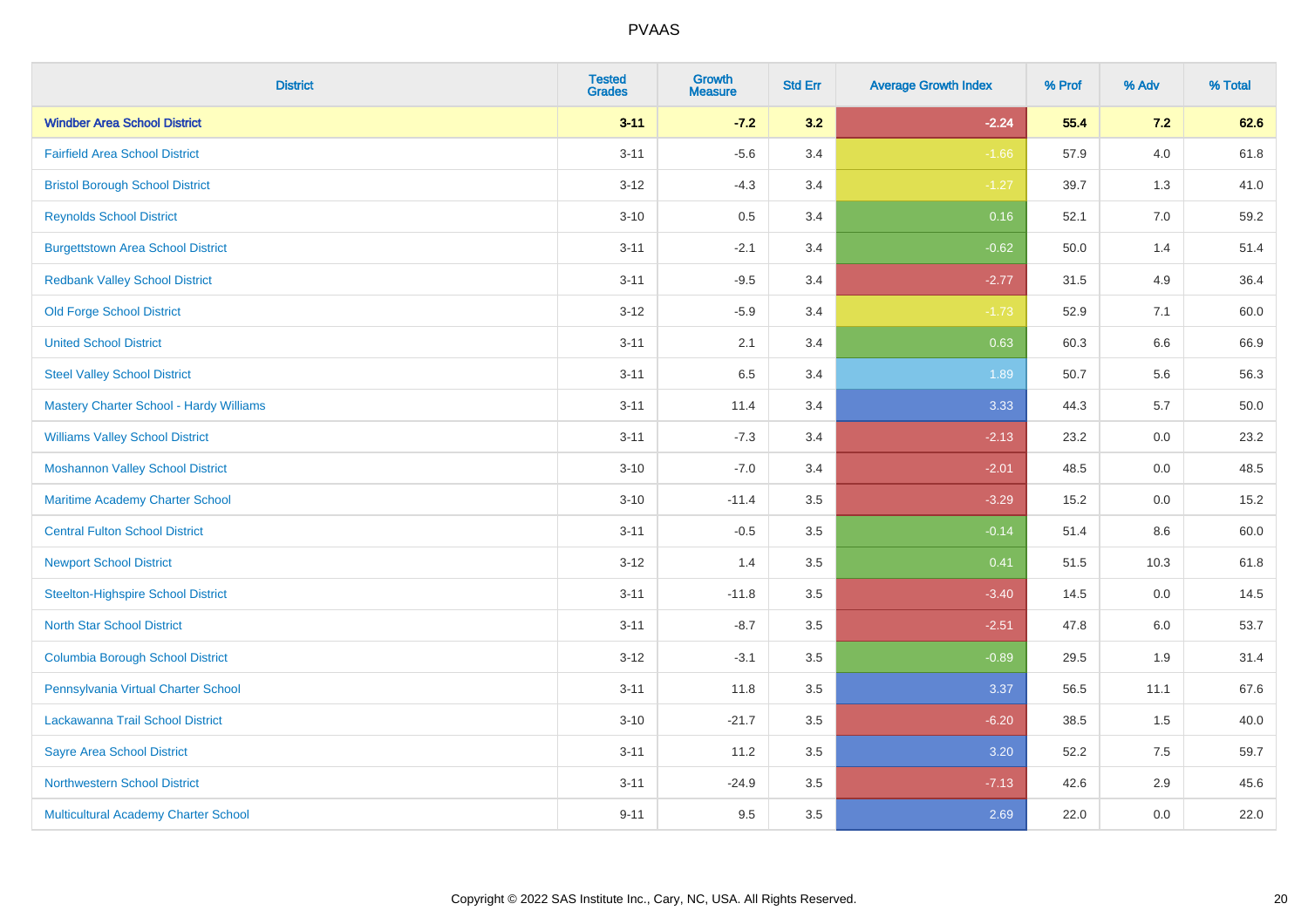| <b>District</b>                                | <b>Tested</b><br><b>Grades</b> | <b>Growth</b><br><b>Measure</b> | <b>Std Err</b> | <b>Average Growth Index</b> | % Prof | % Adv   | % Total |
|------------------------------------------------|--------------------------------|---------------------------------|----------------|-----------------------------|--------|---------|---------|
| <b>Windber Area School District</b>            | $3 - 11$                       | $-7.2$                          | 3.2            | $-2.24$                     | 55.4   | 7.2     | 62.6    |
| Juniata Valley School District                 | $3 - 11$                       | $-3.9$                          | $3.5\,$        | $-1.10$                     | 44.4   | $3.5\,$ | 47.8    |
| <b>Sharpsville Area School District</b>        | $3 - 11$                       | $-1.4$                          | 3.5            | $-0.40$                     | 55.2   | 13.4    | 68.7    |
| <b>Mountain View School District</b>           | $3 - 11$                       | 20.9                            | 3.5            | 5.91                        | 57.8   | 20.3    | 78.1    |
| <b>Purchase Line School District</b>           | $3 - 12$                       | 1.7                             | 3.5            | 0.47                        | 43.1   | 5.4     | 48.5    |
| <b>Chartiers-Houston School District</b>       | $3 - 10$                       | $-8.6$                          | 3.5            | $-2.41$                     | 59.7   | 4.5     | 64.2    |
| <b>Union City Area School District</b>         | $3 - 12$                       | $-10.2$                         | 3.6            | $-2.87$                     | 42.9   | 3.2     | 46.0    |
| <b>Carbon Career &amp; Technical Institute</b> | $9 - 11$                       | $-5.7$                          | 3.6            | $-1.59$                     | 34.5   | $1.2$   | 35.7    |
| <b>Southmoreland School District</b>           | $3 - 11$                       | $-8.3$                          | 3.6            | $-2.32$                     | 56.8   | 7.2     | 64.0    |
| <b>Brockway Area School District</b>           | $3 - 11$                       | 0.6                             | 3.6            | 0.16                        | 49.2   | 7.7     | 56.9    |
| Portage Area School District                   | $3 - 10$                       | $-8.1$                          | 3.6            | $-2.26$                     | 40.6   | 9.4     | 50.0    |
| <b>Salisbury Township School District</b>      | $3 - 11$                       | 6.3                             | 3.6            | 1.77                        | 46.2   | 6.6     | 52.8    |
| Propel Charter School - Braddock Hills         | $3 - 11$                       | $-13.6$                         | 3.6            | $-3.81$                     | 9.7    | 1.6     | 11.3    |
| <b>Lawrence County CTC</b>                     | $10 - 11$                      | $-21.7$                         | 3.6            | $-6.05$                     | 19.8   | $0.0\,$ | 19.8    |
| <b>Homer-Center School District</b>            | $3 - 11$                       | 9.7                             | 3.6            | 2.70                        | 45.1   | 17.2    | 62.3    |
| <b>Montgomery Area School District</b>         | $3 - 11$                       | 10.7                            | 3.6            | 2.96                        | 48.7   | 12.4    | 61.1    |
| Northern Bedford County School District        | $3 - 11$                       | 16.5                            | 3.6            | 4.58                        | 51.7   | 20.0    | 71.7    |
| <b>Mahanoy Area School District</b>            | $3 - 10$                       | $-9.0$                          | 3.6            | $-2.49$                     | 26.2   | 1.6     | 27.9    |
| <b>Blue Ridge School District</b>              | $3 - 11$                       | $-0.5$                          | 3.6            | $-0.12$                     | 44.6   | 3.1     | 47.7    |
| California Area School District                | $3 - 10$                       | $-7.3$                          | 3.6            | $-2.02$                     | 42.6   | 9.8     | 52.5    |
| <b>Port Allegany School District</b>           | $3 - 11$                       | 4.4                             | 3.6            | 1.21                        | 28.1   | 9.4     | 37.5    |
| <b>School Lane Charter School</b>              | $3 - 11$                       | 12.4                            | 3.6            | 3.43                        | 59.1   | $9.8\,$ | 68.9    |
| <b>Northgate School District</b>               | $3 - 11$                       | 6.3                             | 3.6            | 1.73                        | 53.3   | 16.7    | 70.0    |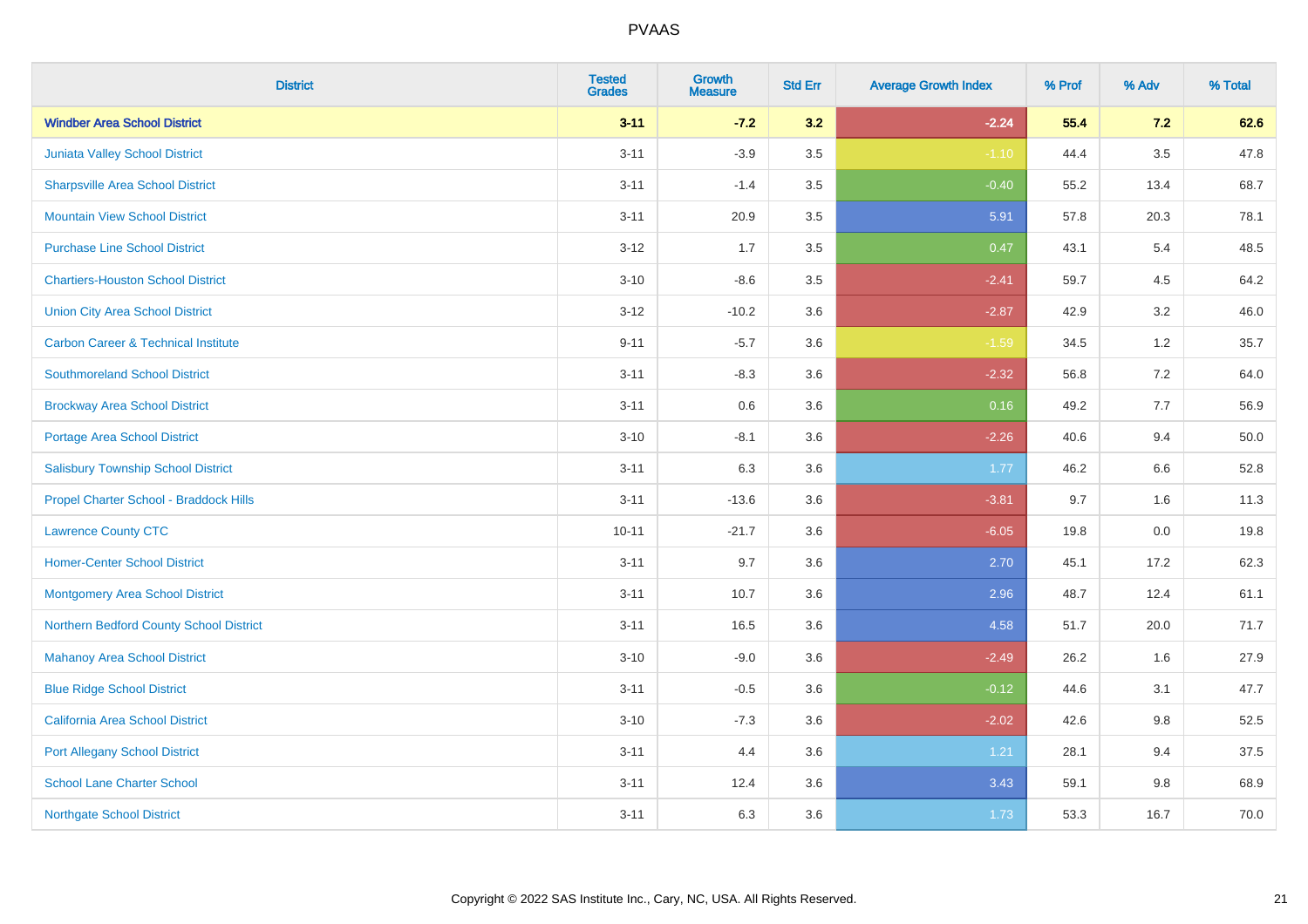| <b>District</b>                                 | <b>Tested</b><br><b>Grades</b> | <b>Growth</b><br><b>Measure</b> | <b>Std Err</b> | <b>Average Growth Index</b> | % Prof | % Adv   | % Total |
|-------------------------------------------------|--------------------------------|---------------------------------|----------------|-----------------------------|--------|---------|---------|
| <b>Windber Area School District</b>             | $3 - 11$                       | $-7.2$                          | 3.2            | $-2.24$                     | 55.4   | 7.2     | 62.6    |
| <b>Westinghouse Arts Academy Charter School</b> | $9 - 10$                       | $-0.7$                          | 3.6            | $-0.19$                     | 59.2   | 8.4     | 67.6    |
| <b>Frazier School District</b>                  | $3 - 11$                       | $-17.2$                         | 3.7            | $-4.70$                     | 37.1   | 1.6     | 38.7    |
| <b>Muncy School District</b>                    | $3 - 11$                       | $-8.1$                          | 3.7            | $-2.21$                     | 42.0   | $3.8\,$ | 45.8    |
| <b>Valley Grove School District</b>             | $3 - 10$                       | $-3.7$                          | 3.7            | $-1.01$                     | 51.2   | 6.1     | 57.3    |
| <b>Sto-Rox School District</b>                  | $3 - 10$                       | 6.6                             | 3.7            | 1.80                        | 13.4   | 0.0     | 13.4    |
| <b>Minersville Area School District</b>         | $3 - 11$                       | $-14.4$                         | 3.7            | $-3.90$                     | 39.3   | 3.3     | 42.6    |
| <b>Clairton City School District</b>            | $3 - 11$                       | 3.5                             | 3.7            | 0.95                        | 13.4   | 0.0     | 13.4    |
| <b>Glendale School District</b>                 | $3 - 10$                       | $-0.9$                          | 3.7            | $-0.24$                     | 50.0   | 5.4     | 55.4    |
| <b>Lakeview School District</b>                 | $3 - 11$                       | $-0.9$                          | 3.7            | $-0.24$                     | 60.3   | $3.2\,$ | 63.5    |
| <b>Innovative Arts Academy Charter School</b>   | $6 - 11$                       | $-9.1$                          | 3.7            | $-2.44$                     | 9.5    | 0.0     | 9.5     |
| <b>Apollo-Ridge School District</b>             | $3 - 12$                       | $-4.7$                          | 3.7            | $-1.24$                     | 50.0   | 10.0    | 60.0    |
| <b>Tussey Mountain School District</b>          | $3 - 12$                       | 1.5                             | 3.7            | 0.40                        | 38.6   | 1.8     | 40.4    |
| <b>Coudersport Area School District</b>         | $3 - 11$                       | $7.7\,$                         | 3.7            | 2.06                        | 55.7   | 8.2     | 63.9    |
| <b>Penns Manor Area School District</b>         | $3 - 12$                       | $-17.0$                         | 3.7            | $-4.52$                     | 29.7   | 3.1     | 32.8    |
| <b>Riverview School District</b>                | $3 - 11$                       | $-4.6$                          | 3.8            | $-1.20$                     | 57.9   | 15.8    | 73.7    |
| <b>Fort Cherry School District</b>              | $3 - 10$                       | $-5.9$                          | 3.8            | $-1.56$                     | 55.2   | 5.2     | 60.3    |
| Millersburg Area School District                | $3 - 11$                       | $6.2\,$                         | 3.8            | 1.63                        | 51.8   | 7.4     | 59.3    |
| <b>West Middlesex Area School District</b>      | $3 - 10$                       | $-8.4$                          | $3.8\,$        | $-2.21$                     | 34.9   | 2.8     | 37.6    |
| <b>Antietam School District</b>                 | $3 - 10$                       | $-4.3$                          | 3.8            | $-1.13$                     | 36.4   | 5.4     | 41.8    |
| New Kensington-Arnold School District           | $3 - 11$                       | $-0.4$                          | 3.8            | $-0.10$                     | 40.7   | 3.7     | 44.4    |
| Northwest Area School District                  | $3 - 10$                       | $-10.0$                         | 3.8            | $-2.59$                     | 34.6   | 7.3     | 41.8    |
| Jeannette City School District                  | $3 - 11$                       | $-4.3$                          | 3.8            | $-1.13$                     | 46.7   | 7.5     | 54.2    |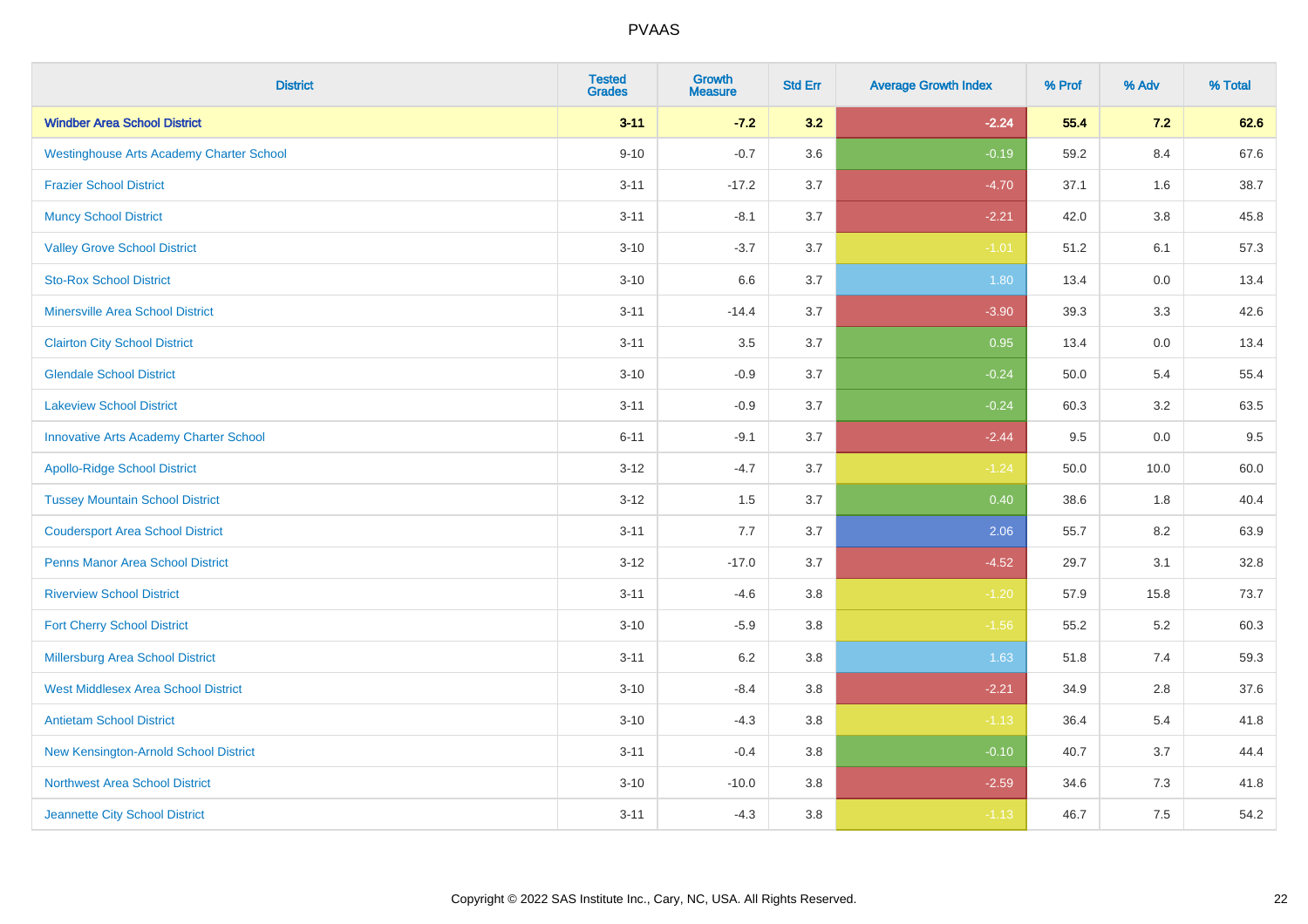| <b>District</b>                                 | <b>Tested</b><br><b>Grades</b> | <b>Growth</b><br><b>Measure</b> | <b>Std Err</b> | <b>Average Growth Index</b> | % Prof | % Adv | % Total |
|-------------------------------------------------|--------------------------------|---------------------------------|----------------|-----------------------------|--------|-------|---------|
| <b>Windber Area School District</b>             | $3 - 11$                       | $-7.2$                          | 3.2            | $-2.24$                     | 55.4   | 7.2   | 62.6    |
| <b>West Branch Area School District</b>         | $3 - 11$                       | 0.2                             | 3.8            | 0.05                        | 47.2   | 1.9   | 49.1    |
| <b>Greenwood School District</b>                | $3 - 11$                       | 15.9                            | 3.9            | 4.11                        | 50.0   | 25.0  | 75.0    |
| <b>Halifax Area School District</b>             | $3 - 11$                       | 4.7                             | 3.9            | 1.22                        | 61.5   | 9.6   | 71.2    |
| Jefferson County-Dubois AVTS                    | $9 - 11$                       | $-16.2$                         | 3.9            | $-4.16$                     | 23.0   | 0.0   | 23.0    |
| Johnsonburg Area School District                | $3 - 11$                       | $-14.1$                         | 3.9            | $-3.62$                     | 54.0   | 4.6   | 58.6    |
| <b>Smethport Area School District</b>           | $3 - 12$                       | 0.6                             | 3.9            | 0.15                        | 37.0   | 1.8   | 38.9    |
| <b>Shenandoah Valley School District</b>        | $3 - 11$                       | 9.7                             | 3.9            | 2.49                        | 28.3   | 5.0   | 33.3    |
| <b>Allegheny Valley School District</b>         | $3 - 11$                       | 8.5                             | 3.9            | 2.17                        | 53.1   | 12.2  | 65.3    |
| <b>Brownsville Area School District</b>         | $3 - 12$                       | $-7.2$                          | 3.9            | $-1.83$                     | 34.4   | 6.1   | 40.5    |
| <b>Propel Charter School-Montour</b>            | $3 - 10$                       | $-10.7$                         | 3.9            | $-2.71$                     | 13.7   | 0.0   | 13.7    |
| Meyersdale Area School District                 | $3 - 11$                       | 4.2                             | 4.0            | 1.07                        | 43.1   | 6.9   | 50.0    |
| <b>Northeast Bradford School District</b>       | $3 - 10$                       | $-3.1$                          | 4.0            | $-0.78$                     | 33.9   | 3.4   | 37.3    |
| <b>Claysburg-Kimmel School District</b>         | $3 - 11$                       | $-5.7$                          | 4.0            | $-1.42$                     | 42.9   | 8.2   | 51.0    |
| <b>Achievement House Charter School</b>         | $7 - 11$                       | $-0.7$                          | 4.0            | $-0.17$                     | 32.5   | 2.6   | 35.1    |
| Leechburg Area School District                  | $3 - 11$                       | 4.4                             | 4.0            | 1.09                        | 47.8   | 19.6  | 67.4    |
| <b>Ridgway Area School District</b>             | $3 - 11$                       | $-14.5$                         | 4.1            | $-3.56$                     | 49.0   | 9.8   | 58.8    |
| <b>Tri-Valley School District</b>               | $3 - 10$                       | $-6.4$                          | 4.1            | $-1.57$                     | 37.0   | 4.4   | 41.3    |
| <b>Conemaugh Valley School District</b>         | $3 - 12$                       | $-3.2$                          | 4.1            | $-0.78$                     | 48.2   | 5.6   | 53.7    |
| <b>Clarion Area School District</b>             | $3 - 11$                       | 10.3                            | 4.1            | 2.51                        | 45.4   | 14.6  | 60.0    |
| <b>Williamsburg Community School District</b>   | $3 - 11$                       | $-14.3$                         | 4.1            | $-3.48$                     | 28.3   | 0.0   | 28.3    |
| <b>Propel Charter School-Homestead</b>          | $3 - 11$                       | $-11.7$                         | 4.1            | $-2.84$                     | 15.9   | 0.0   | 15.9    |
| Capital Area School for the Arts Charter School | $9 - 11$                       | 5.8                             | 4.1            | 1.39                        | 59.3   | 18.6  | 78.0    |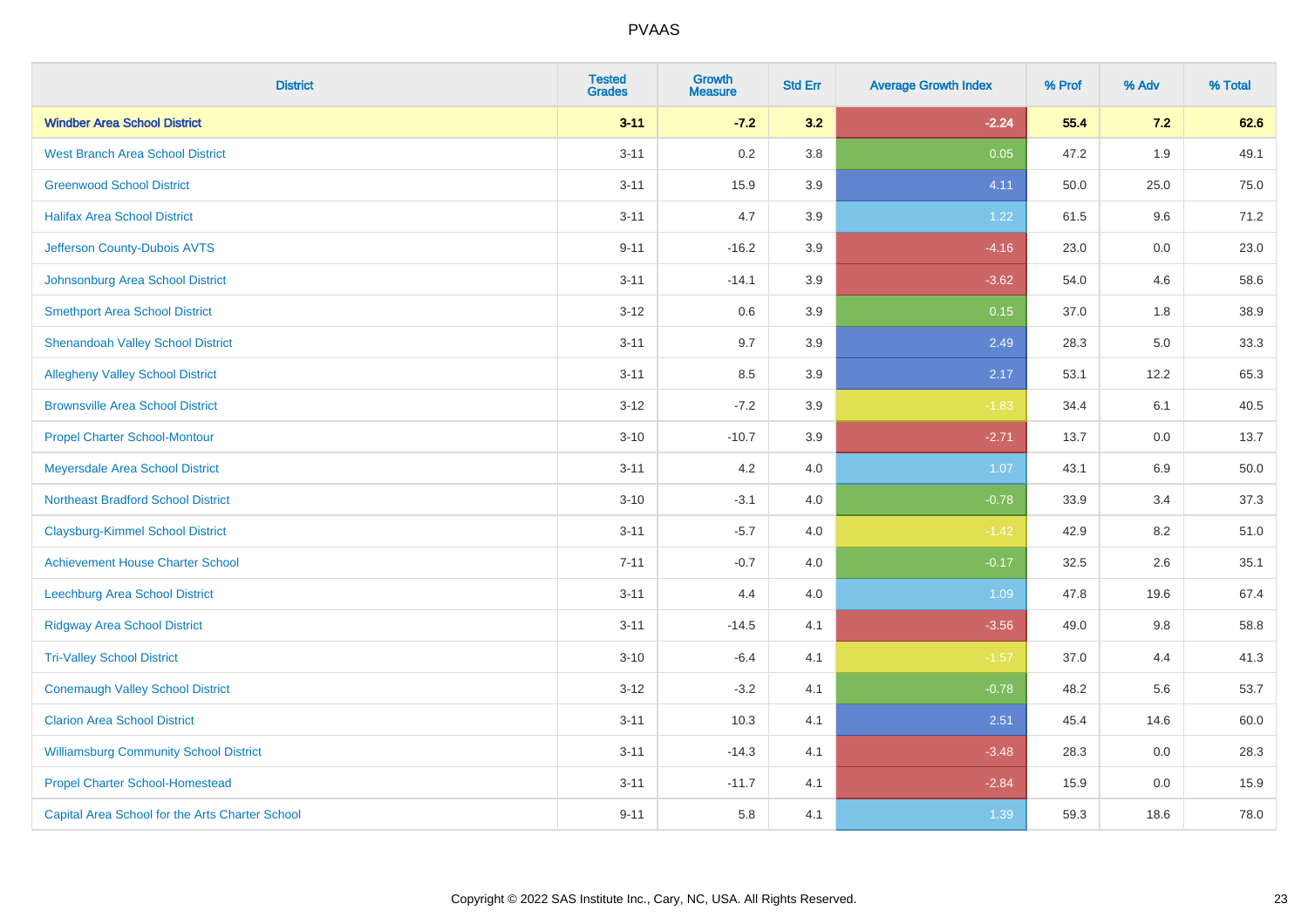| <b>District</b>                                        | <b>Tested</b><br><b>Grades</b> | <b>Growth</b><br><b>Measure</b> | <b>Std Err</b> | <b>Average Growth Index</b> | % Prof | % Adv   | % Total |
|--------------------------------------------------------|--------------------------------|---------------------------------|----------------|-----------------------------|--------|---------|---------|
| <b>Windber Area School District</b>                    | $3 - 11$                       | $-7.2$                          | 3.2            | $-2.24$                     | 55.4   | 7.2     | 62.6    |
| <b>Curwensville Area School District</b>               | $3 - 11$                       | $-27.9$                         | 4.1            | $-6.72$                     | 42.5   | 4.1     | 46.6    |
| <b>Clarion-Limestone Area School District</b>          | $3 - 12$                       | $-2.5$                          | 4.1            | $-0.60$                     | 56.8   | 6.8     | 63.6    |
| <b>Chester Charter Scholars Academy Charter School</b> | $3 - 12$                       | 8.4                             | 4.1            | 2.03                        | 23.4   | $0.0\,$ | 23.4    |
| <b>Western Beaver County School District</b>           | $3 - 11$                       | $-7.8$                          | 4.2            | $-1.87$                     | 56.5   | 6.5     | 63.0    |
| Pennsylvania Distance Learning Charter School          | $3 - 12$                       | 9.3                             | 4.2            | 2.22                        | 42.2   | 3.1     | 45.3    |
| <b>Berlin Brothersvalley School District</b>           | $3 - 11$                       | 4.0                             | 4.2            | 0.96                        | 48.8   | 14.0    | 62.8    |
| Jefferson-Morgan School District                       | $3 - 10$                       | $-9.9$                          | 4.2            | $-2.35$                     | 43.8   | 4.2     | 47.9    |
| <b>Aliquippa School District</b>                       | $3 - 11$                       | $-9.0$                          | 4.2            | $-2.14$                     | 11.0   | 0.0     | 11.0    |
| <b>Union School District</b>                           | $3 - 12$                       | 2.3                             | 4.2            | 0.54                        | 32.6   | 7.0     | 39.5    |
| <b>Susquehanna Community School District</b>           | $3 - 11$                       | $-2.8$                          | 4.2            | $-0.66$                     | 49.4   | 6.9     | 56.3    |
| <b>Otto-Eldred School District</b>                     | $3 - 11$                       | $-0.7$                          | 4.2            | $-0.15$                     | 56.2   | 6.2     | 62.5    |
| Jamestown Area School District                         | $3 - 11$                       | 13.5                            | 4.2            | 3.19                        | 64.4   | 13.3    | 77.8    |
| <b>Union Area School District</b>                      | $3 - 11$                       | 1.9                             | 4.3            | 0.44                        | 61.5   | 0.0     | 61.5    |
| <b>Farrell Area School District</b>                    | $3 - 11$                       | $-10.4$                         | 4.3            | $-2.41$                     | 19.0   | 0.0     | 19.0    |
| <b>Ferndale Area School District</b>                   | $3 - 10$                       | $-5.8$                          | 4.3            | $-1.33$                     | 40.0   | 0.0     | 40.0    |
| <b>West Side CTC</b>                                   | $9 - 10$                       | $-37.4$                         | 4.3            | $-8.64$                     | 8.8    | $0.0\,$ | 8.8     |
| <b>North Clarion County School District</b>            | $3 - 12$                       | 3.7                             | 4.3            | 0.85                        | 67.5   | 15.0    | 82.5    |
| <b>Blacklick Valley School District</b>                | $3 - 11$                       | 8.0                             | 4.3            | 1.85                        | 34.1   | 0.0     | 34.1    |
| <b>West Greene School District</b>                     | $3 - 11$                       | $-4.5$                          | 4.3            | $-1.04$                     | 36.6   | 7.3     | 43.9    |
| Morrisville Borough School District                    | $3 - 11$                       | 4.8                             | 4.3            | 1.10                        | 30.2   | 2.3     | 32.6    |
| <b>Jenkintown School District</b>                      | $3 - 11$                       | 12.5                            | 4.4            | 2.84                        | 54.6   | 29.6    | 84.1    |
| <b>Sullivan County School District</b>                 | $3 - 10$                       | $-4.0$                          | 4.4            | $-0.90$                     | 66.7   | 2.6     | 69.2    |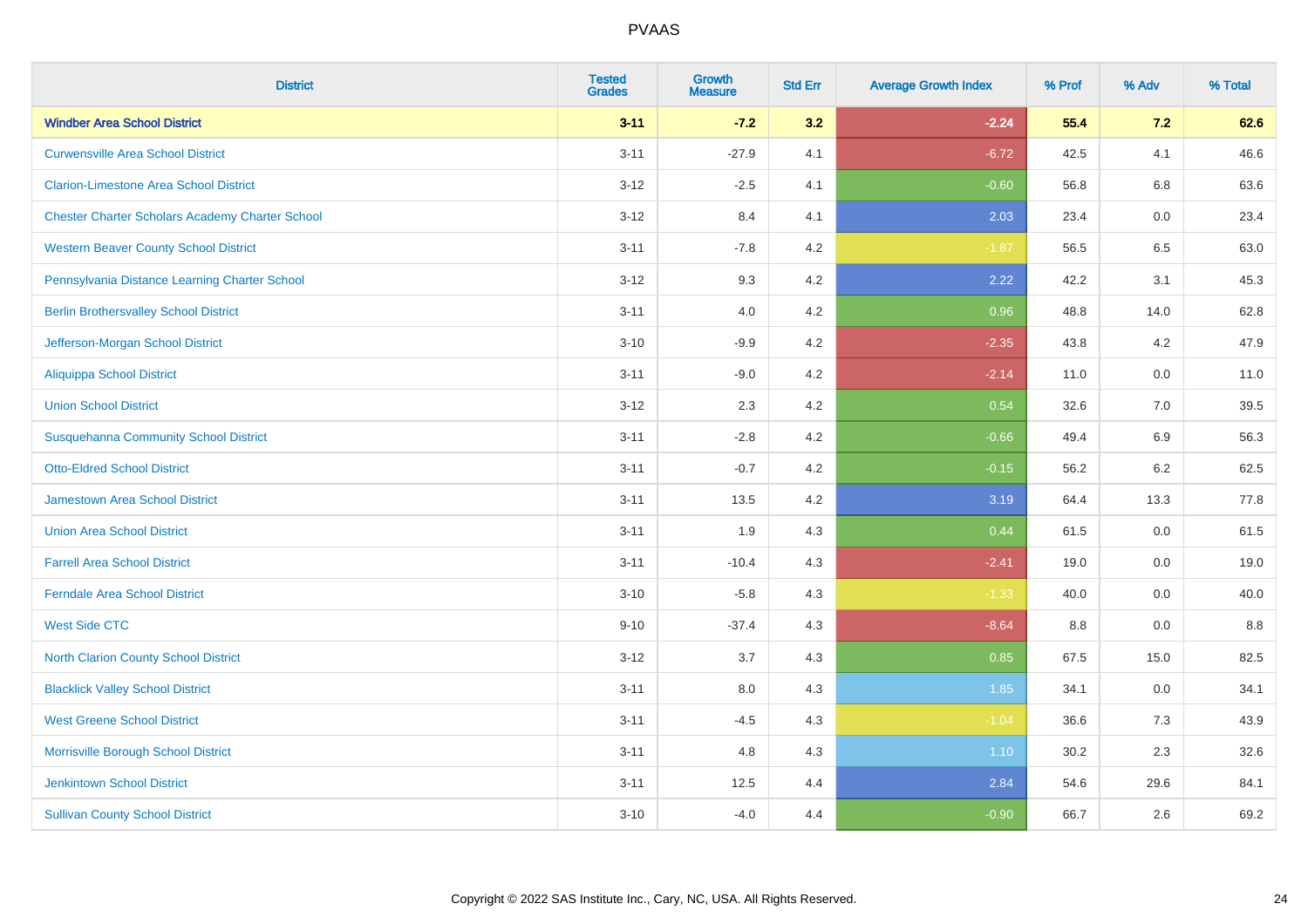| <b>District</b>                                 | <b>Tested</b><br><b>Grades</b> | <b>Growth</b><br><b>Measure</b> | <b>Std Err</b> | <b>Average Growth Index</b> | % Prof | % Adv   | % Total |
|-------------------------------------------------|--------------------------------|---------------------------------|----------------|-----------------------------|--------|---------|---------|
| <b>Windber Area School District</b>             | $3 - 11$                       | $-7.2$                          | 3.2            | $-2.24$                     | 55.4   | 7.2     | 62.6    |
| <b>Southern Fulton School District</b>          | $3 - 11$                       | $-23.7$                         | 4.4            | $-5.37$                     | 34.2   | 10.5    | 44.7    |
| <b>Benton Area School District</b>              | $3 - 10$                       | $-9.7$                          | 4.5            | $-2.18$                     | 43.2   | 5.4     | 48.6    |
| <b>Sugar Valley Rural Charter School</b>        | $3 - 11$                       | $-11.0$                         | 4.5            | $-2.46$                     | 14.9   | $0.0\,$ | 14.9    |
| <b>Monessen City School District</b>            | $3 - 10$                       | 8.3                             | 4.5            | 1.85                        | 42.9   | 2.9     | 45.7    |
| <b>Mastery Charter School - Gratz Campus</b>    | $7 - 10$                       | $-23.9$                         | 4.5            | $-5.29$                     | 2.9    | 0.0     | 2.9     |
| <b>Rochester Area School District</b>           | $3 - 11$                       | $-13.2$                         | 4.6            | $-2.89$                     | 19.5   | 1.3     | 20.8    |
| <b>Northern Potter School District</b>          | $3 - 12$                       | $-13.1$                         | 4.6            | $-2.84$                     | 37.5   | 0.0     | 37.5    |
| <b>Hanover Area School District</b>             | $3 - 11$                       | 2.2                             | 4.6            | 0.48                        | 42.9   | 5.7     | 48.6    |
| <b>Shade-Central City School District</b>       | $3 - 11$                       | $-5.9$                          | 4.6            | $-1.28$                     | 27.8   | 0.0     | 27.8    |
| <b>Southeastern Greene School District</b>      | $3 - 10$                       | 3.3                             | 4.6            | 0.72                        | 57.6   | 6.1     | 63.6    |
| <b>Avella Area School District</b>              | $3 - 12$                       | $-0.3$                          | 4.7            | $-0.05$                     | 49.3   | 14.5    | 63.8    |
| <b>Millville Area School District</b>           | $3 - 12$                       | $-0.9$                          | 4.7            | $-0.18$                     | 51.4   | 5.4     | 56.8    |
| La Academia Partnership Charter School          | $6 - 11$                       | $-11.0$                         | 4.7            | $-2.34$                     | 6.8    | 0.0     | 6.8     |
| <b>Reach Cyber Charter School</b>               | $3 - 11$                       | 8.1                             | 4.7            | 1.72                        | 42.4   | 4.6     | 47.0    |
| <b>Allegheny-Clarion Valley School District</b> | $3 - 10$                       | 7.8                             | 4.7            | 1.65                        | 53.3   | 3.3     | 56.7    |
| <b>Shamokin Area School District</b>            | $3 - 11$                       | $-7.7$                          | 4.8            | $-1.60$                     | 38.1   | 3.2     | 41.3    |
| <b>Roberto Clemente Charter School</b>          | $3 - 12$                       | 2.2                             | 4.9            | 0.45                        | 27.5   | 5.0     | 32.5    |
| Dr Robert Ketterer Charter School Inc           | $6 - 12$                       | 10.1                            | 5.0            | 2.04                        | 14.9   | 0.4     | 15.3    |
| <b>Cornell School District</b>                  | $3 - 11$                       | $-1.6$                          | 5.0            | $-0.32$                     | 33.8   | 1.5     | 35.4    |
| York Academy Regional Charter School            | $3 - 11$                       | 9.0                             | 5.0            | 1.79                        | 55.2   | 0.0     | 55.2    |
| <b>Oswayo Valley School District</b>            | $3 - 12$                       | 8.5                             | 5.0            | 1.68                        | 50.0   | 16.7    | 66.7    |
| <b>Forbes Road School District</b>              | $3 - 11$                       | 2.8                             | 5.1            | 0.56                        | 41.4   | 10.3    | 51.7    |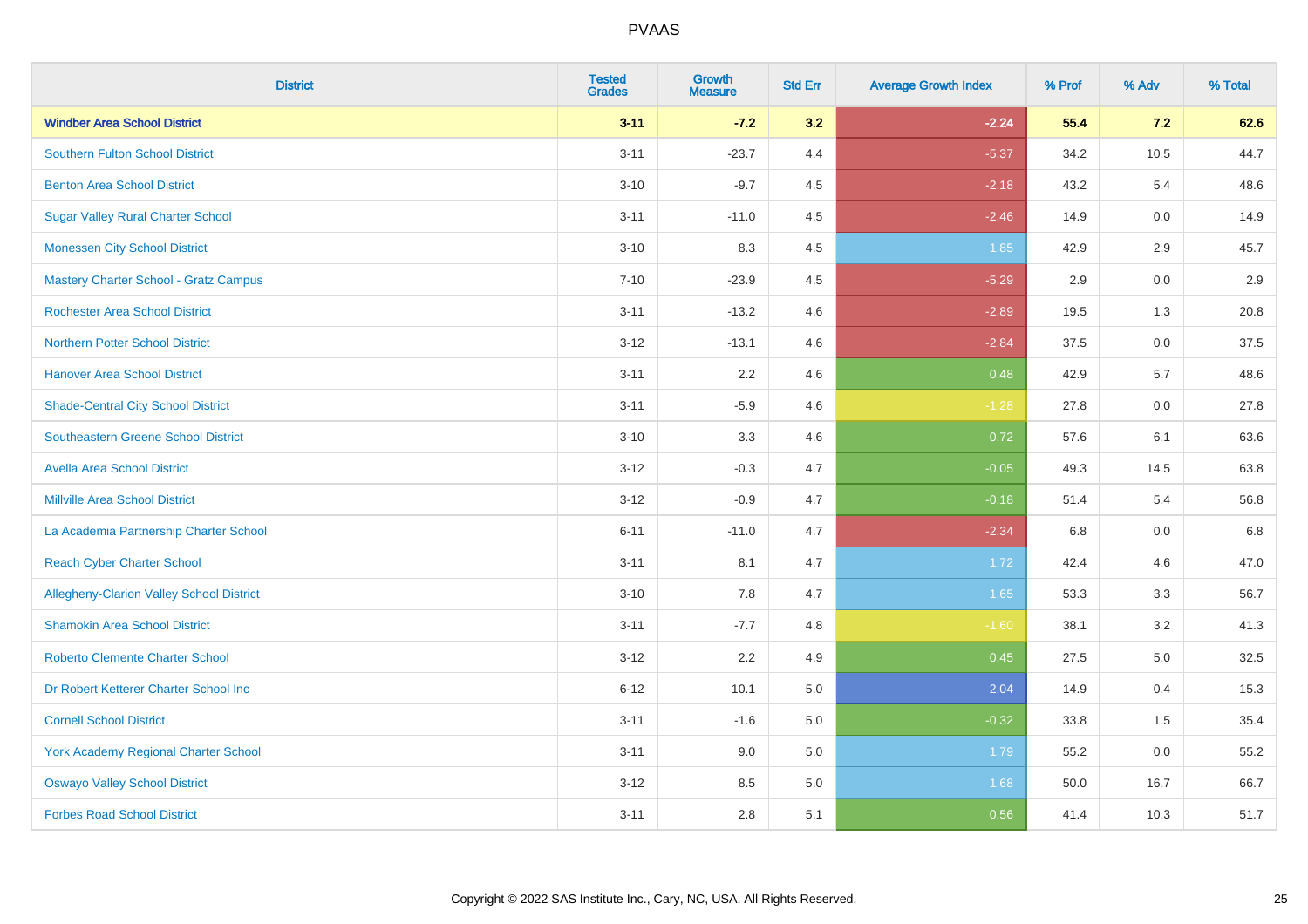| <b>District</b>                                         | <b>Tested</b><br><b>Grades</b> | <b>Growth</b><br><b>Measure</b> | <b>Std Err</b> | <b>Average Growth Index</b> | % Prof | % Adv   | % Total |
|---------------------------------------------------------|--------------------------------|---------------------------------|----------------|-----------------------------|--------|---------|---------|
| <b>Windber Area School District</b>                     | $3 - 11$                       | $-7.2$                          | 3.2            | $-2.24$                     | 55.4   | 7.2     | 62.6    |
| <b>Tidioute Community Charter School</b>                | $3 - 11$                       | 5.7                             | 5.1            | 1.11                        | 34.4   | 21.9    | 56.2    |
| <b>Fannett-Metal School District</b>                    | $3 - 11$                       | $-3.4$                          | 5.1            | $-0.67$                     | 38.7   | 8.1     | 46.8    |
| The New Academy Charter School                          | $8 - 11$                       | $-10.4$                         | 5.2            | $-2.00$                     | 0.0    | $0.0\,$ | 0.0     |
| <b>Galeton Area School District</b>                     | $3 - 11$                       | 2.2                             | 5.3            | 0.42                        | 41.3   | 4.4     | 45.6    |
| <b>Forest Area School District</b>                      | $3 - 11$                       | $-4.4$                          | 5.4            | $-0.81$                     | 36.2   | 2.1     | 38.3    |
| People For People Charter School                        | $3 - 12$                       | 13.3                            | 5.5            | 2.43                        | 13.5   | 0.0     | 13.5    |
| <b>Commodore Perry School District</b>                  | $3 - 11$                       | 3.2                             | 5.5            | 0.58                        | 58.3   | 0.0     | 58.3    |
| <b>Turkeyfoot Valley Area School District</b>           | $3-12$                         | $-4.3$                          | 5.6            | $-0.76$                     | 22.0   | 5.1     | 27.1    |
| <b>Pittston Area School District</b>                    | $3 - 11$                       | $-10.1$                         | 5.6            | $-1.80$                     | 38.1   | 9.5     | 47.6    |
| Lehigh Career & Technical Institute                     | $10 - 12$                      | 5.6                             | 5.6            | 0.99                        | 78.3   | 0.0     | 78.3    |
| <b>Gillingham Charter School</b>                        | $3 - 11$                       | $-4.4$                          | 5.6            | $-0.77$                     | 20.8   | 8.3     | 29.2    |
| Mastery Charter School - Pickett Campus                 | $6 - 10$                       | 5.6                             | 5.7            | 1.00                        | 27.8   | 0.0     | 27.8    |
| Insight PA Cyber Charter School                         | $3 - 11$                       | 0.7                             | 5.7            | 0.12                        | 50.0   | 4.8     | 54.8    |
| Mastery Charter High School-Lenfest Campus              | $7 - 11$                       | 2.5                             | 5.7            | 0.43                        | 40.0   | $0.0\,$ | 40.0    |
| Imhotep Institute Charter High School                   | $9 - 11$                       | $-5.3$                          | 5.8            | $-0.92$                     | 25.0   | $0.0\,$ | 25.0    |
| Salisbury-Elk Lick School District                      | $3 - 11$                       | $-13.5$                         | 5.9            | $-2.30$                     | 27.8   | 0.0     | 27.8    |
| <b>Shanksville-Stonycreek School District</b>           | $3 - 10$                       | 7.0                             | 5.9            | 1.20                        | 64.7   | 17.6    | 82.4    |
| <b>Keystone Education Center Charter School</b>         | $3-12$                         | $-12.9$                         | 5.9            | $-2.19$                     | 28.0   | 0.0     | 28.0    |
| Hope For Hyndman Charter School                         | $3 - 11$                       | $-2.0$                          | 6.1            | $-0.32$                     | 33.3   | 0.0     | 33.3    |
| <b>Esperanza Cyber Charter School</b>                   | $3 - 11$                       | 7.1                             | 6.1            | 1.16                        | 9.1    | 0.0     | 9.1     |
| Center For Student Learning Charter School At Pennsbury | $6 - 12$                       | $-2.9$                          | 6.1            | $-0.47$                     | 42.9   | 0.0     | 42.9    |
| Mastery Charter School - Thomas Campus                  | $3 - 10$                       | 2.1                             | 6.2            | 0.33                        | 28.6   | 0.0     | 28.6    |